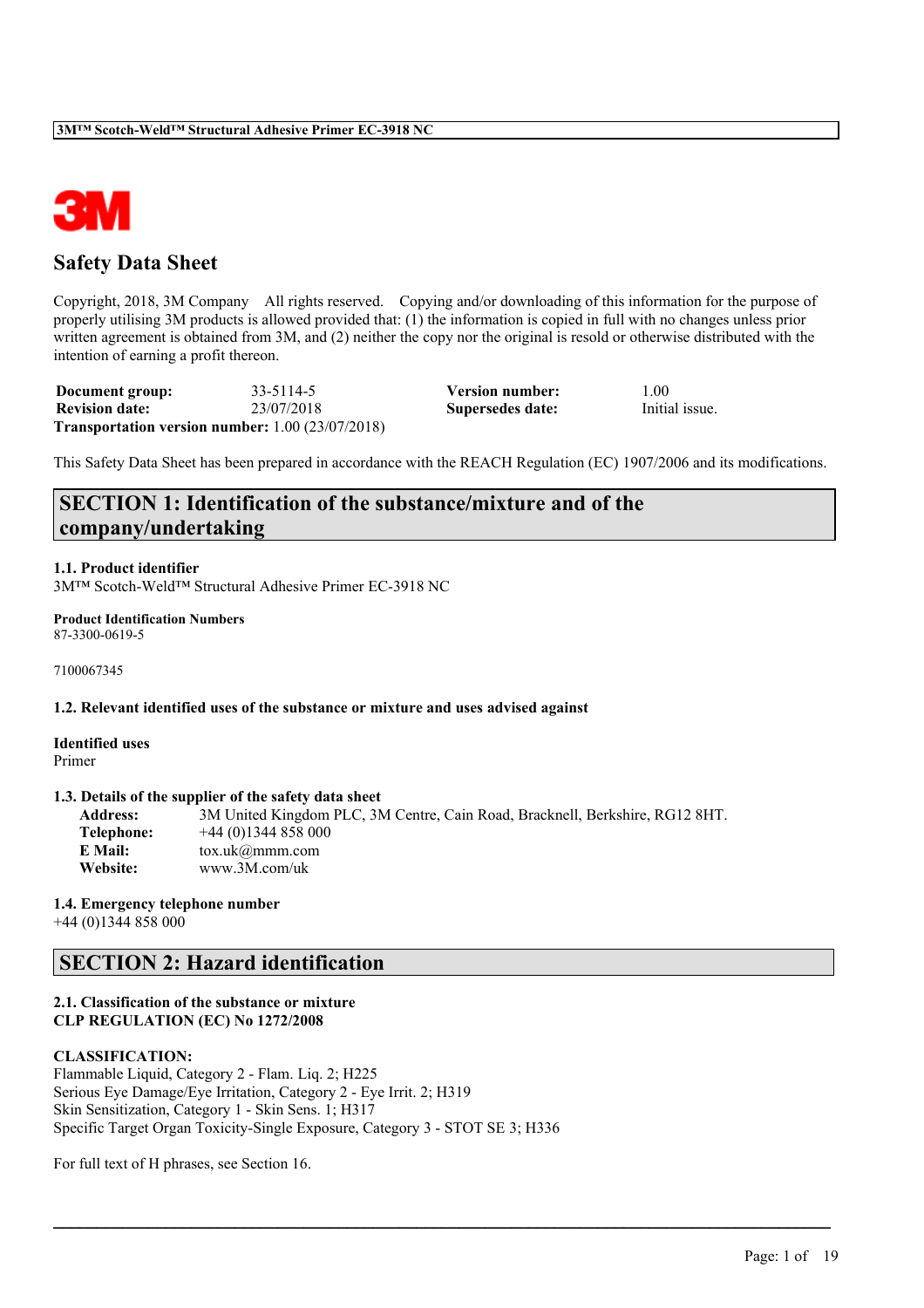### **2.2. Label elements CLP REGULATION (EC) No 1272/2008**

# **SIGNAL WORD**

DANGER.

**Symbols:** GHS02 (Flame) |GHS07 (Exclamation mark) |

**Pictograms**



| Ingredients:<br>Ingredient                                                            | CAS Nbr    | EC No.          | $\%$ by Wt   |
|---------------------------------------------------------------------------------------|------------|-----------------|--------------|
| <b>Butanone</b>                                                                       | 78-93-3    | $201 - 159 - 0$ | - 85<br>75 - |
| BISPHENOL A DIGLYCIDYL ETHER-<br>BISPHENOL A COPOLYMER (MW unknown or<br>$\leq$ =700) | 25036-25-3 |                 | $02 - 2$     |
| Formaldehyde, oligomeric reaction products with<br>phenol                             | 9003-35-4  | $500 - 005 - 2$ | $\leq$ 2     |

#### **HAZARD STATEMENTS:**

| H <sub>225</sub> | Highly flammable liquid and vapour.  |
|------------------|--------------------------------------|
| H319             | Causes serious eye irritation.       |
| H317             | May cause an allergic skin reaction. |
| H336             | May cause drowsiness or dizziness.   |

### **PRECAUTIONARY STATEMENTS**

| <b>Prevention:</b>   |                                                                                                                                     |
|----------------------|-------------------------------------------------------------------------------------------------------------------------------------|
| <b>P210A</b>         | Keep away from heat, hot surfaces, sparks, open flames and other ignition sources. No smoking.                                      |
| P <sub>261</sub> A   | Avoid breathing vapours.                                                                                                            |
| <b>P280E</b>         | Wear protective gloves.                                                                                                             |
| <b>Response:</b>     |                                                                                                                                     |
| $P305 + P351 + P338$ | IF IN EYES: Rinse cautiously with water for several minutes. Remove contact lenses, if<br>present and easy to do. Continue rinsing. |
| $P333 + P313$        | If skin irritation or rash occurs: Get medical advice/attention.                                                                    |
| $P370 + P378G$       | In case of fire: Use a fire fighting agent suitable for flammable liquids such as dry chemical or<br>carbon dioxide to extinguish.  |

#### **SUPPLEMENTAL INFORMATION**

# **Supplemental Hazard Statements:**

Repeated exposure may cause skin dryness or cracking.

 $\mathcal{L}_\mathcal{L} = \mathcal{L}_\mathcal{L} = \mathcal{L}_\mathcal{L} = \mathcal{L}_\mathcal{L} = \mathcal{L}_\mathcal{L} = \mathcal{L}_\mathcal{L} = \mathcal{L}_\mathcal{L} = \mathcal{L}_\mathcal{L} = \mathcal{L}_\mathcal{L} = \mathcal{L}_\mathcal{L} = \mathcal{L}_\mathcal{L} = \mathcal{L}_\mathcal{L} = \mathcal{L}_\mathcal{L} = \mathcal{L}_\mathcal{L} = \mathcal{L}_\mathcal{L} = \mathcal{L}_\mathcal{L} = \mathcal{L}_\mathcal{L}$ 

6% of the mixture consists of components of unknown acute oral toxicity.

6% of the mixture consists of components of unknown acute inhalation toxicity. Contains 6% of components with unknown hazards to the aquatic environment.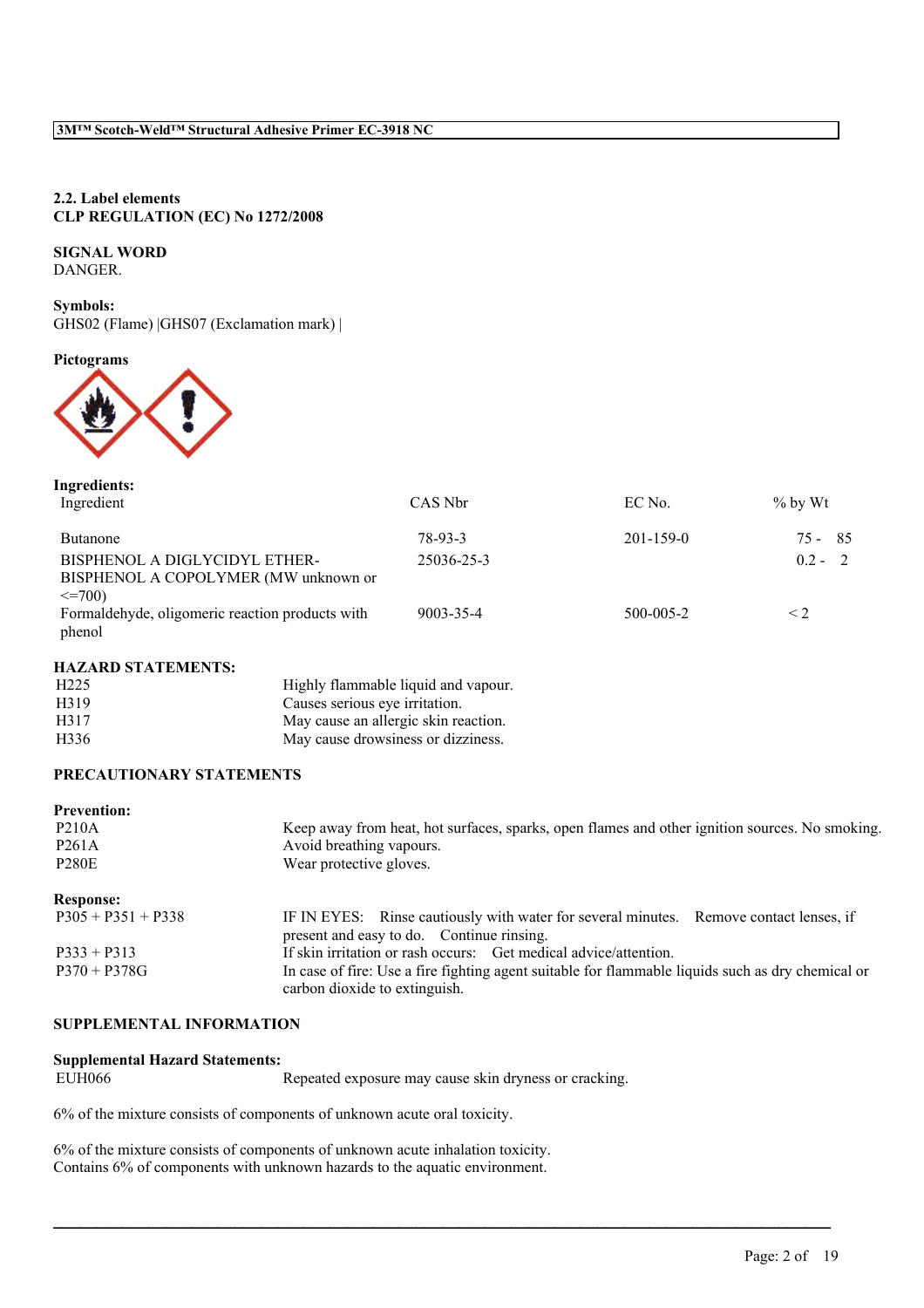### **2.3. Other hazards**

None known.

# **SECTION 3: Composition/information on ingredients**

| Ingredient                                                                                    | <b>CAS Nbr</b>  | EC No.          | <b>REACH</b><br>Registration<br>No. | $%$ by Wt            | Classification                                                                                                                                                                    |
|-----------------------------------------------------------------------------------------------|-----------------|-----------------|-------------------------------------|----------------------|-----------------------------------------------------------------------------------------------------------------------------------------------------------------------------------|
| Butanone                                                                                      | $78-93-3$       | 201-159-0       |                                     | $\overline{75}$ - 85 | Flam. Liq. 2, H225; Eye Irrit.<br>2, H319; STOT SE 3, H336;<br><b>EUH066</b>                                                                                                      |
| Phenol-formaldehyde resin                                                                     | Trade<br>Secret |                 |                                     | $1 -$<br>10          | Substance not classified as<br>hazardous                                                                                                                                          |
| Non-Hazardous Ingredients                                                                     | Mixture         |                 |                                     | $1 - 5$              | Substance not classified as<br>hazardous                                                                                                                                          |
| Ethyl acetate                                                                                 | 141-78-6        | 205-500-4       |                                     | $1 - 5$              | Flam. Liq. 2, H225; Eye Irrit.<br>2, H319; STOT SE 3, H336;<br><b>EUH066</b>                                                                                                      |
| Ethanol                                                                                       | $64 - 17 - 5$   | 200-578-6       |                                     | $1 - 5$              | Flam. Liq. 2, H225<br>Eye Irrit. 2, H319                                                                                                                                          |
| <b>BISPHENOL A DIGLYCIDYL</b><br>ETHER-BISPHENOL A<br>COPOLYMER (MW unknown or<br>$\leq$ 700) | 25036-25-3      |                 |                                     | $0.2 - 2$            | Skin Irrit. 2, H315; Eye Irrit.<br>2, H319; Skin Sens. 1, H317;<br>Aquatic Acute 1, H400, M=1;<br>Aquatic Chronic 2, H411                                                         |
| Formaldehyde, oligomeric reaction<br>products with phenol                                     | 9003-35-4       | 500-005-2       |                                     | $\overline{2}$       | Skin Sens. 1, H317                                                                                                                                                                |
| Phenol                                                                                        | 108-95-2        | 203-632-7       |                                     | $\leq 1$             | Acute Tox. 3, H331; Acute<br>Tox. 3, H311; Acute Tox. 3,<br>H301; Skin Corr. 1B, H314;<br>Muta. 2, H341; STOT RE 2,<br>H373<br>Aquatic Chronic 2, H411                            |
| Methanol                                                                                      | $67 - 56 - 1$   | 200-659-6       |                                     | ${}_{0.25}$          | Flam. Liq. 2, H225; Acute<br>Tox. 3, H331; Acute Tox. 3,<br>H311; Acute Tox. 3, H301;<br><b>STOT SE 1, H370</b>                                                                   |
| Formaldehyde                                                                                  | $50 - 00 - 0$   | $200 - 001 - 8$ |                                     | $\leq 0.008$         | Acute Tox. 2, H330; Acute<br>Tox. 3, H311; Acute Tox. 3,<br>H301; Skin Corr. 1B, H314;<br>Skin Sens. 1A, H317; Muta.<br>2, H341; Carc. 1B, H350;<br>STOT SE 3, H335 - Nota<br>B,D |

Please see section 16 for the full text of any H statements referred to in this section

For information on ingredient occupational exposure limits or PBT or vPvB status, see sections 8 and 12 of this SDS

 $\mathcal{L}_\mathcal{L} = \mathcal{L}_\mathcal{L} = \mathcal{L}_\mathcal{L} = \mathcal{L}_\mathcal{L} = \mathcal{L}_\mathcal{L} = \mathcal{L}_\mathcal{L} = \mathcal{L}_\mathcal{L} = \mathcal{L}_\mathcal{L} = \mathcal{L}_\mathcal{L} = \mathcal{L}_\mathcal{L} = \mathcal{L}_\mathcal{L} = \mathcal{L}_\mathcal{L} = \mathcal{L}_\mathcal{L} = \mathcal{L}_\mathcal{L} = \mathcal{L}_\mathcal{L} = \mathcal{L}_\mathcal{L} = \mathcal{L}_\mathcal{L}$ 

# **SECTION 4: First aid measures**

#### **4.1. Description of first aid measures**

**Inhalation**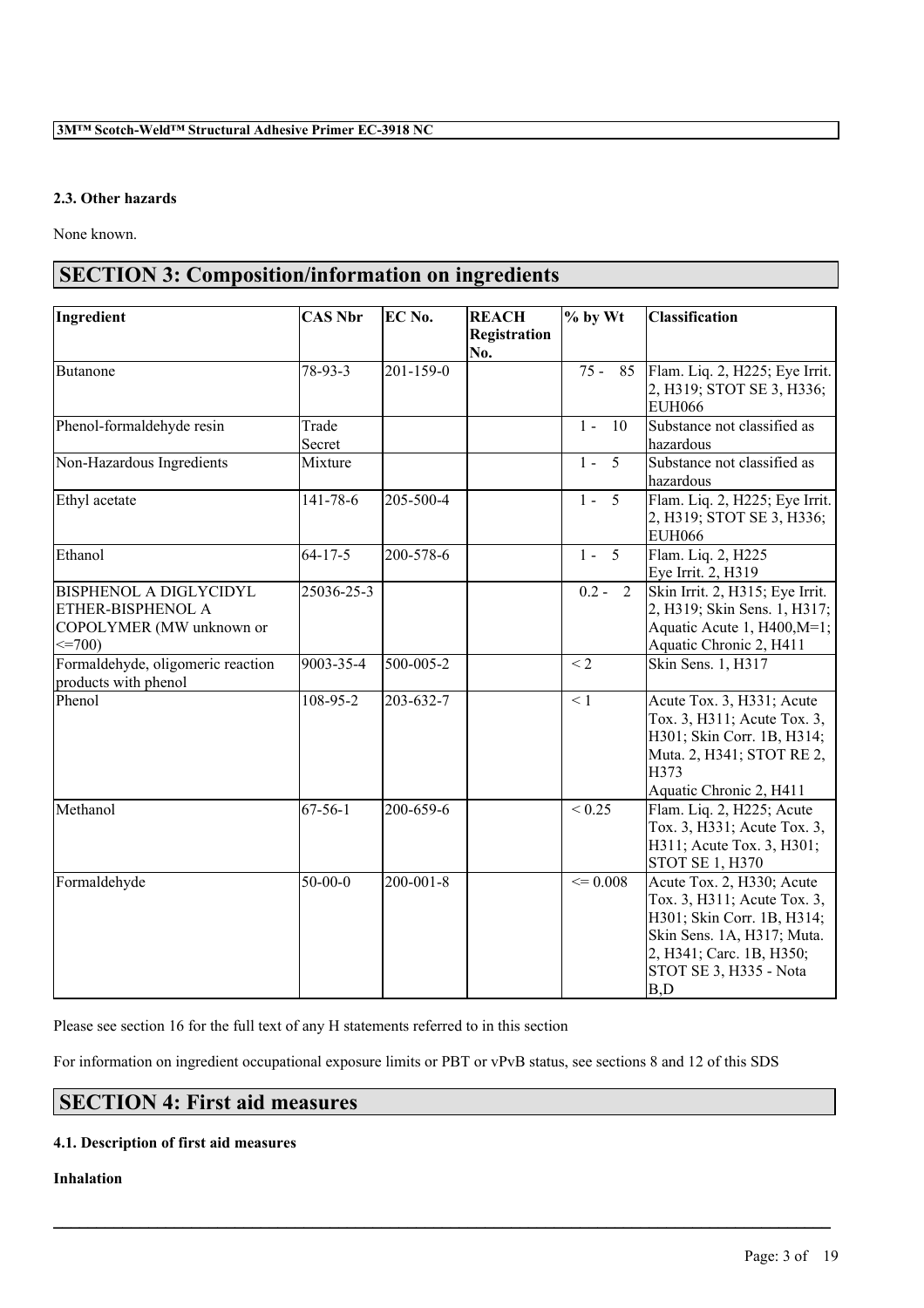Remove person to fresh air. If you feel unwell, get medical attention.

#### **Skin contact**

Immediately wash with soap and water. Remove contaminated clothing and wash before reuse. If signs/symptoms develop, get medical attention.

#### **Eye contact**

Immediately flush with large amounts of water. Remove contact lenses if easy to do. Continue rinsing. Get medical attention.

#### **If swallowed**

Rinse mouth. If you feel unwell, get medical attention.

#### **4.2. Most important symptoms and effects, both acute and delayed**

See Section 11.1 Information on toxicological effects

### **4.3. Indication of any immediate medical attention and special treatment required**

Not applicable

# **SECTION 5: Fire-fighting measures**

#### **5.1. Extinguishing media**

In case of fire: Use a fire fighting agent suitable for flammable liquids such as dry chemical or carbon dioxide to extinguish.

#### **5.2. Special hazards arising from the substance or mixture**

Closed containers exposed to heat from fire may build pressure and explode.

#### **Hazardous Decomposition or By-Products**

| <b>Substance</b> | Condition          |
|------------------|--------------------|
| Aldehydes.       | During combustion. |
| Carbon monoxide. | During combustion. |
| Carbon dioxide.  | During combustion. |

#### **5.3. Advice for fire-fighters**

Water may not effectively extinguish fire; however, it should be used to keep fire-exposed containers and surfaces cool and prevent explosive rupture. Wear full protective clothing, including helmet, self-contained, positive pressure or pressure demand breathing apparatus, bunker coat and pants, bands around arms, waist and legs, face mask, and protective covering for exposed areas of the head.

# **SECTION 6: Accidental release measures**

#### **6.1. Personal precautions, protective equipment and emergency procedures**

Evacuate area. Keep away from heat/sparks/open flames/hot surfaces. - No smoking. Use only non-sparking tools. Ventilate the area with fresh air. For large spill, or spills in confined spaces, provide mechanical ventilation to disperse or exhaust vapours, in accordance with good industrial hygiene practice. Warning! A motor could be an ignition source and could cause flammable gases or vapours in the spill area to burn or explode. Refer to other sections of this SDS for information regarding physical and health hazards, respiratory protection, ventilation, and personal protective equipment.

#### **6.2. Environmental precautions**

Avoid release to the environment. For larger spills, cover drains and build dykes to prevent entry into sewer systems or bodies of water.

#### **6.3. Methods and material for containment and cleaning up**

Contain spill. Cover spill area with a fire-extinguishing foam designed for use on solvents, such as alcohols and acetone,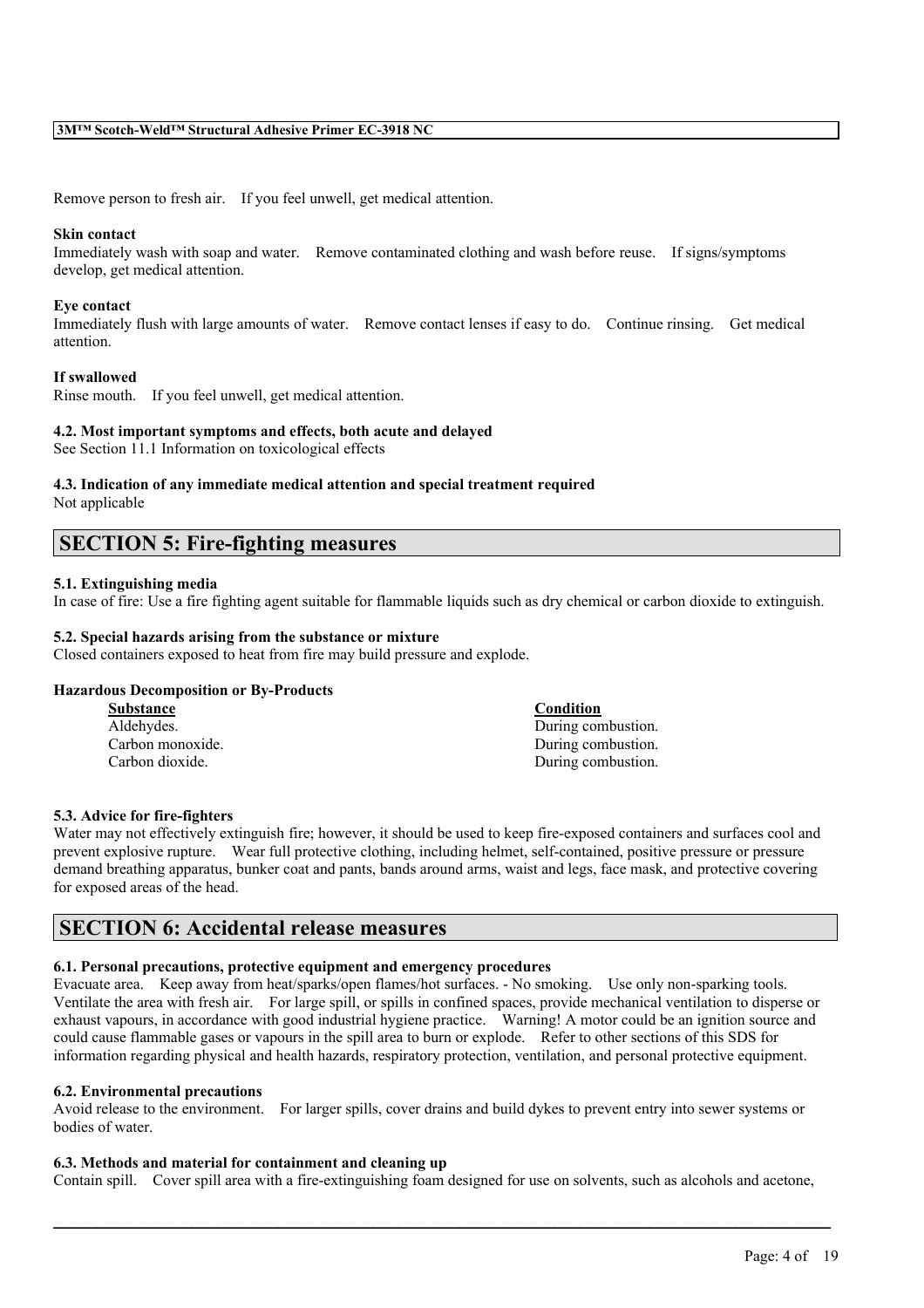that can dissolve in water. An AR-AFFF type foam is recommended. Working from around the edges of the spill inward, cover with bentonite, vermiculite, or commercially available inorganic absorbent material. Mix in sufficient absorbent until it appears dry. Remember, adding an absorbent material does not remove a physical, health, or environmental hazard. Collect as much of the spilled material as possible using non-sparking tools. Place in a metal container approved for transportation by appropriate authorities. Clean up residue with an appropriate solvent selected by a qualified and authorised person. Ventilate the area with fresh air. Read and follow safety precautions on the solvent label and Safety Data Sheet. Seal the container. Dispose of collected material as soon as possible.

#### **6.4. Reference to other sections**

Refer to Section 8 and Section 13 for more information

# **SECTION 7: Handling and storage**

#### **7.1. Precautions for safe handling**

For industrial or professional use only. Do not handle until all safety precautions have been read and understood. Keep away from heat/sparks/open flames/hot surfaces. - No smoking. Use only non-sparking tools. Take precautionary measures against static discharge. Avoid breathing dust/fume/gas/mist/vapours/spray. Do not get in eyes, on skin, or on clothing. Do not eat, drink or smoke when using this product. Wash thoroughly after handling. Contaminated work clothing should not be allowed out of the workplace. Avoid release to the environment. Wash contaminated clothing before reuse. Avoid contact with oxidising agents (eg. chlorine, chromic acid etc.) Wear low static or properly grounded shoes. Use personal protective equipment (eg. gloves, respirators…) as required. To minimize the risk of ignition, determine applicable electrical classifications for the process using this product and select specific local exhaust ventilation equipment to avoid flammable vapour accumulation. Ground/bond container and receiving equipment if there is potential for static electricity accumulation during transfer.

#### **7.2. Conditions for safe storage including any incompatibilities**

Store in a well-ventilated place. Keep cool. Keep container tightly closed. Store away from heat. Store away from acids. Store away from oxidising agents.

#### **7.3. Specific end use(s)**

See information in Section 7.1 and 7.2 for handling and storage recommendations. See Section 8 for exposure controls and personal protection recommendations.

### **SECTION 8: Exposure controls/personal protection**

#### **8.1 Control parameters**

#### **Occupational exposure limits**

If a component is disclosed in section 3 but does not appear in the table below, an occupational exposure limit is not available for the component.

| Ingredient                              | <b>CAS Nbr</b> | Agency | Limit type                            | <b>Additional comments</b> |
|-----------------------------------------|----------------|--------|---------------------------------------|----------------------------|
| Phenol                                  | $108 - 95 - 2$ | UK HSC | TWA:7.8 mg/m3(2)                      | <b>SKIN</b>                |
|                                         |                |        | $ppm$ ); STEL:16 mg/m3(4 ppm)         |                            |
| Ethyl acetate                           | 141-78-6       | UK HSC | TWA:200 ppm;STEL:400 ppm              |                            |
| Formaldehyde                            | $50-00-0$      | UK HSC | TWA:2.5 mg/m3(2)                      |                            |
|                                         |                |        | $ppm$ ); $STEL:2.5 mg/m3(2 ppm)$      |                            |
| Ethanol                                 | $64 - 17 - 5$  | UK HSC | TWA:1920 mg/m <sup>3</sup> (1000 ppm) |                            |
| Methanol                                | $67-56-1$      | UK HSC | TWA:266 mg/m3(200                     | <b>SKIN</b>                |
|                                         |                |        | ppm); $STEL:333$ mg/m $3(250)$        |                            |
|                                         |                |        | ppm)                                  |                            |
| <b>Butanone</b>                         | 78-93-3        | UK HSC | TWA: $600 \text{ mg/m}^3$ (200 ppm);  | <b>SKIN</b>                |
|                                         |                |        | STEL: $899 \text{ mg/m}^3$ (300 ppm)  |                            |
| UK HSC: UK Health and Safety Commission |                |        |                                       |                            |
| TWA: Time-Weighted-Average              |                |        |                                       |                            |
| STEL: Short Term Exposure Limit         |                |        |                                       |                            |
| CEIL: Ceiling                           |                |        |                                       |                            |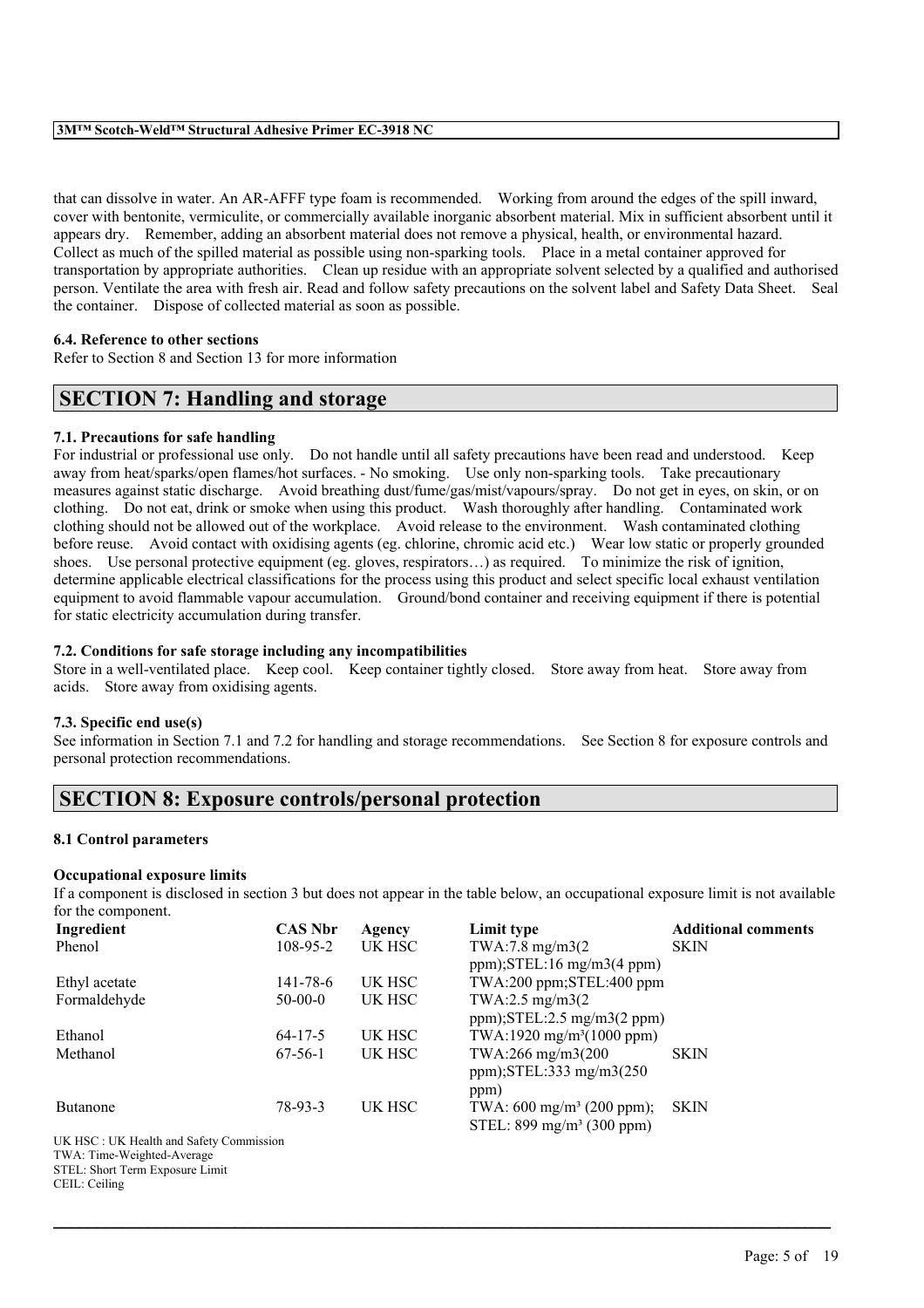#### **Biological limit values**

| Ingredient | <b>CAS</b><br>Nbr | Agency                          | Determinant Biological | <b>Specimen</b> | Sampling<br>Time | Value               | <b>Additional</b><br>comments |
|------------|-------------------|---------------------------------|------------------------|-----------------|------------------|---------------------|-------------------------------|
| Butanone   |                   | 78-93-3 UK EH40<br><b>BMGVs</b> | Butan-2-one            | <b>Urine</b>    | EOS              | $70 \text{ umol/L}$ |                               |

UK EH40 BMGVs : UK. EH40 Biological Monitoring Guidance Values (BMGVs) EOS: End of shift.

#### **8.2. Exposure controls**

#### **8.2.1. Engineering controls**

Use general dilution ventilation and/or local exhaust ventilation to control airborne exposures to below relevant Exposure Limits and/or control dust/fume/gas/mist/vapours/spray. If ventilation is not adequate, use respiratory protection equipment. Use explosion-proof ventilation equipment.

#### **8.2.2. Personal protective equipment (PPE)**

#### **Eye/face protection**

Select and use eye/face protection to prevent contact based on the results of an exposure assessment. The following eye/face protection(s) are recommended: Indirect vented goggles.

#### *Applicable Norms/Standards*

Use eye protection conforming to EN 166

#### **Skin/hand protection**

Select and use gloves and/or protective clothing approved to relevant local standards to prevent skin contact based on the results of an exposure assessment. Selection should be based on use factors such as exposure levels, concentration of the substance or mixture, frequency and duration, physical challenges such as temperature extremes, and other use conditions. Consult with your glove and/or protective clothing manufacturer for selection of appropriate compatible gloves/protective clothing. Note: Nitrile gloves may be worn over polymer laminate gloves to improve dexterity. Gloves made from the following material(s) are recommended:

Polymer laminate No data available

**Material Thickness (mm) Breakthrough Time**<br> **No data available No data available No data available** 

*Applicable Norms/Standards* Use gloves tested to EN 374

If this product is used in a manner that presents a higher potential for exposure (eg. spraying, high splash potential etc.), then use of protective coveralls may be necessary. Select and use body protection to prevent contact based on the results of an exposure assessment. The following protective clothing material(s) are recommended: Apron - polymer laminate

#### **Respiratory protection**

An exposure assessment may be needed to decide if a respirator is required. If a respirator is needed, use respirators as part of a full respiratory protection program. Based on the results of the exposure assessment, select from the following respirator type(s) to reduce inhalation exposure:

 $\mathcal{L}_\mathcal{L} = \mathcal{L}_\mathcal{L} = \mathcal{L}_\mathcal{L} = \mathcal{L}_\mathcal{L} = \mathcal{L}_\mathcal{L} = \mathcal{L}_\mathcal{L} = \mathcal{L}_\mathcal{L} = \mathcal{L}_\mathcal{L} = \mathcal{L}_\mathcal{L} = \mathcal{L}_\mathcal{L} = \mathcal{L}_\mathcal{L} = \mathcal{L}_\mathcal{L} = \mathcal{L}_\mathcal{L} = \mathcal{L}_\mathcal{L} = \mathcal{L}_\mathcal{L} = \mathcal{L}_\mathcal{L} = \mathcal{L}_\mathcal{L}$ 

Half facepiece or full facepiece air-purifying respirator suitable for organic vapours and particulates

Half facepiece or full facepiece supplied-air respirator

Organic vapour respirators may have short service life.

For questions about suitability for a specific application, consult with your respirator manufacturer.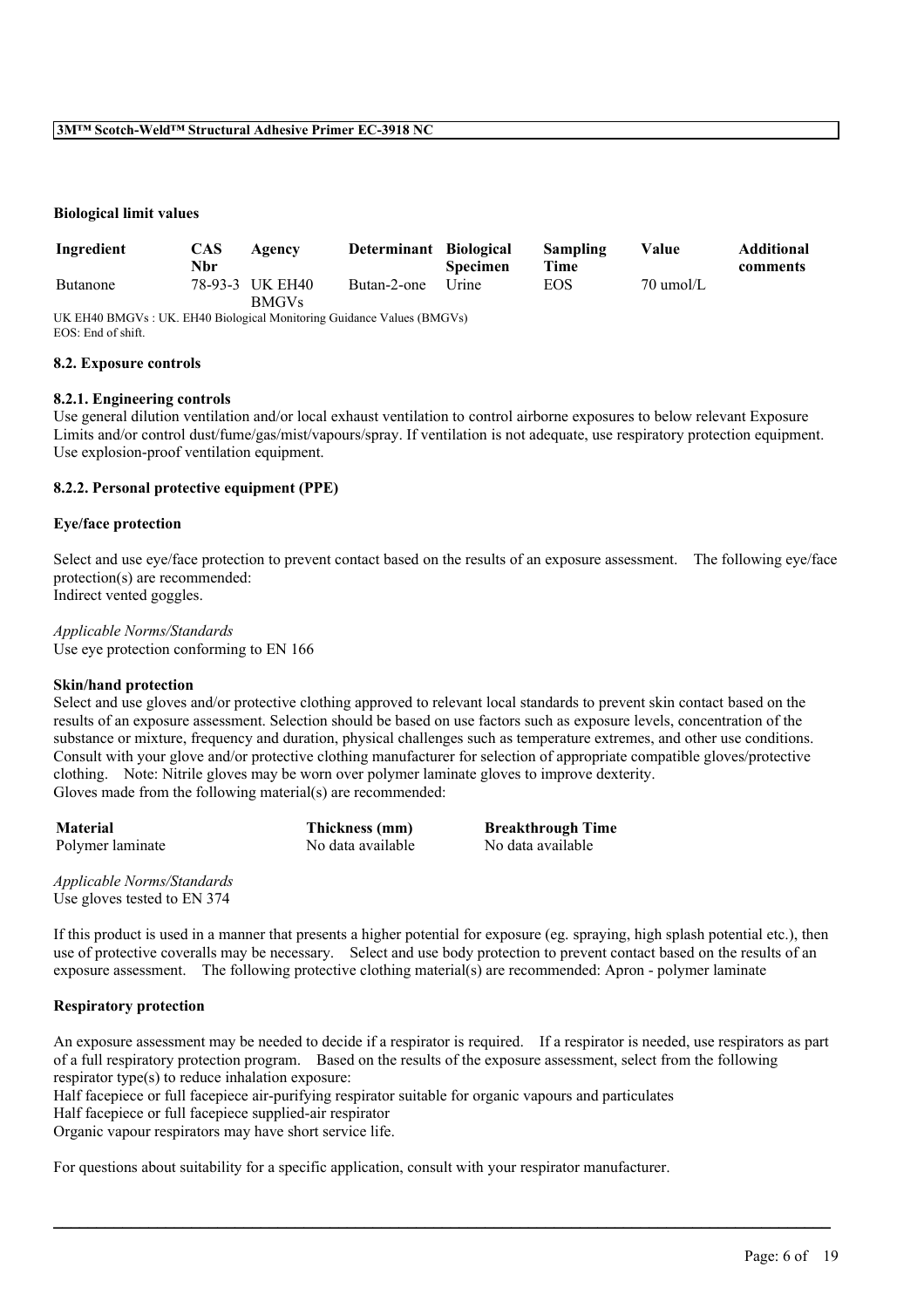*Applicable Norms/Standards* Use a respirator conforming to EN 140 or EN 136 Use a respirator conforming to EN 140 or EN 136: filter types A & P

# **SECTION 9: Physical and chemical properties**

#### **9.1. Information on basic physical and chemical properties**

**Physical state** Liquid. **Appearance/Odour** Yellow/green ketone odour **Odour threshold** *No data available.* **pH** *Not applicable.*<br> **Boiling point/boiling range**  $\geq$ =77 °C  $B$ oiling point/boiling range **Melting point** *Not applicable.* **Flammability (solid, gas)** Not applicable.<br> **Fixalosive properties** Not classified **Explosive** properties **Oxidising properties** Not classified **Flash point** -8.9 ºC [*Test Method:*Closed Cup] **Autoignition temperature** 365 ºC [*Details:*Ethanol] **Flammable Limits(LEL)** 1.8% volume **Flammable Limits(UEL)** 19 % volume **Vapour pressure** 13,332.2 Pa [@ 27.2 °C ]<br> **Relative density** 0.86 [Ref Std:WATER= 0.86 [*Ref Std:* WATER=1] **Water solubility** Slight (less than 10%) **Solubility- non-water** *No data available.* **Partition coefficient: n-octanol/water** *No data available.* **Evaporation rate** 2.7 [*Ref Std:*ETHER=1] **Vapour density** 2.5 [*Ref Std:*AIR=1] **Decomposition temperature** *No data available.* **Viscosity** 2 - 5 mPa-s  $\lceil \omega \rceil$  23 °C ] **Density** 0.86 g/ml

**9.2. Other information EU Volatile Organic Compounds** *No data available.*

### **SECTION 10: Stability and reactivity**

#### **10.1 Reactivity**

This material may be reactive with certain agents under certain conditions - see the remaining headings in this section

 $\mathcal{L}_\mathcal{L} = \mathcal{L}_\mathcal{L} = \mathcal{L}_\mathcal{L} = \mathcal{L}_\mathcal{L} = \mathcal{L}_\mathcal{L} = \mathcal{L}_\mathcal{L} = \mathcal{L}_\mathcal{L} = \mathcal{L}_\mathcal{L} = \mathcal{L}_\mathcal{L} = \mathcal{L}_\mathcal{L} = \mathcal{L}_\mathcal{L} = \mathcal{L}_\mathcal{L} = \mathcal{L}_\mathcal{L} = \mathcal{L}_\mathcal{L} = \mathcal{L}_\mathcal{L} = \mathcal{L}_\mathcal{L} = \mathcal{L}_\mathcal{L}$ 

# **10.2 Chemical stability**

Stable.

### **10.3 Possibility of hazardous reactions**

Hazardous polymerisation will not occur.

#### **10.4 Conditions to avoid Heat** Sparks and/or flames.

### **10.5 Incompatible materials**

Strong oxidising agents. Strong acids.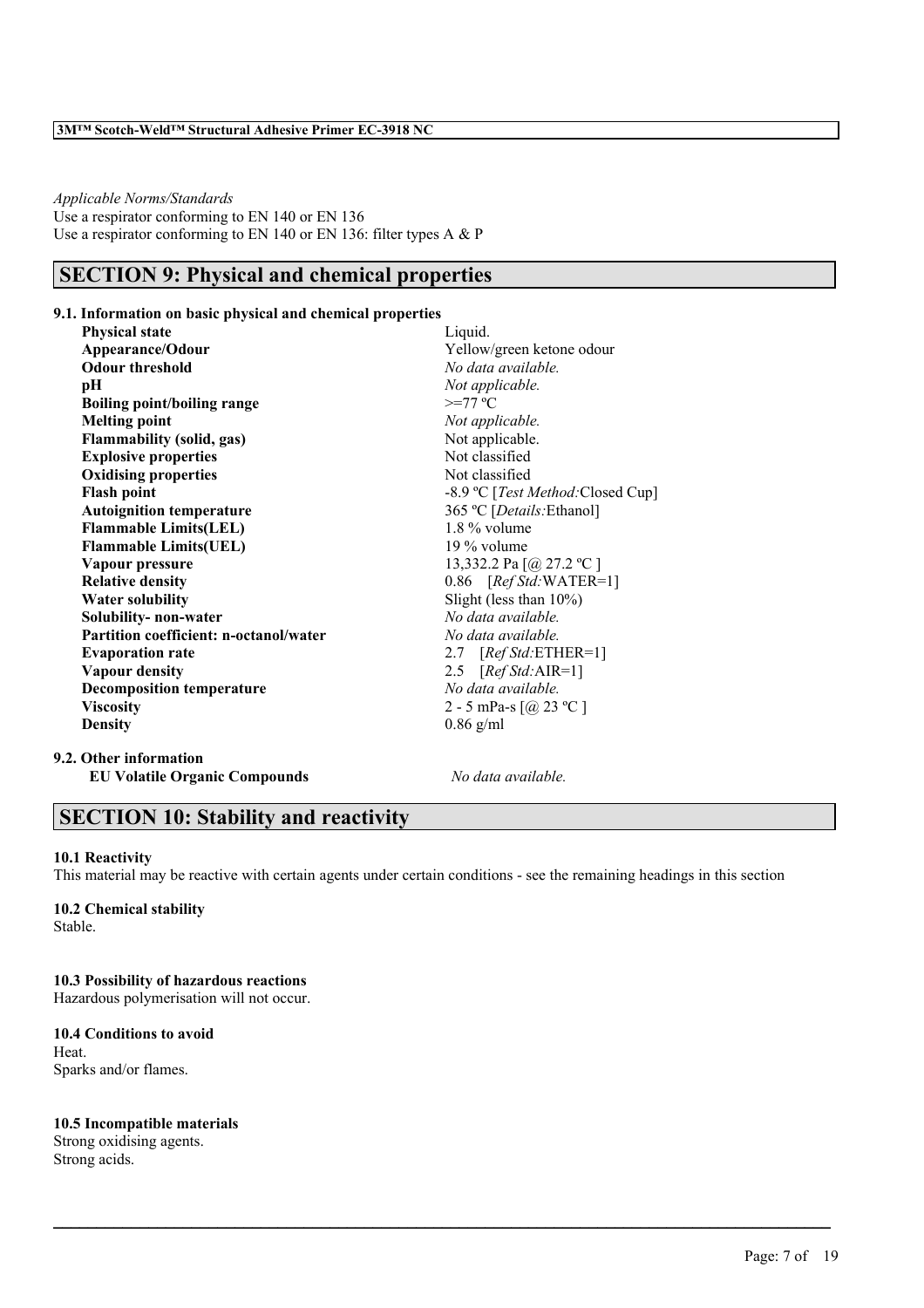#### **10.6 Hazardous decomposition products**

None known.

**Substance Condition**

Refer to section 5.2 for hazardous decomposition products during combustion.

# **SECTION 11: Toxicological information**

The information below may not agree with the EU material classification in Section 2 and/or the ingredient classifications in Section 3 if specific ingredient classifications are mandated by a competent authority. In addition, statements and data presented in Section 11 are based on UN GHS calculation rules and classifications derived from **3M assessments.**

#### **11.1 Information on Toxicological effects**

**Signs and Symptoms of Exposure**

#### Based on test data and/or information on the components, this material may produce the following health effects:

#### **Inhalation**

May be harmful if inhaled. Respiratory tract irritation: Signs/symptoms may include cough, sneezing, nasal discharge, headache, hoarseness, and nose and throat pain. May cause additional health effects (see below).

#### **Skin contact**

Mild Skin Irritation: Signs/symptoms may include localised redness, swelling, itching, and dryness. Allergic skin reaction (non-photo induced): Signs/symptoms may include redness, swelling, blistering, and itching. May cause additional health effects (see below).

#### **Eye contact**

Severe eye irritation: Signs/symptoms may include significant redness, swelling, pain, tearing, cloudy appearance of the cornea, and impaired vision.

#### **Ingestion**

May be harmful if swallowed.

Gastrointestinal irritation: Signs/symptoms may include abdominal pain, stomach upset, nausea, vomiting and diarrhoea. May cause additional health effects (see below).

#### **Additional Health Effects:**

#### **Single exposure may cause target organ effects:**

Central nervous system (CNS) depression: Signs/symptoms may include headache, dizziness, drowsiness, incoordination, nausea, slowed reaction time, slurred speech, giddiness, and unconsciousness.

#### **Reproductive/Developmental Toxicity:**

Contains a chemical or chemicals which can cause birth defects or other reproductive harm.

#### **Additional information:**

This product contains ethanol. Alcoholic beverages and ethanol in alcoholic beverages have been classified by the International Agency for Research on Cancer as carcinogenic to humans. There are also data associating human consumption of alcoholic beverages with developmental toxicity and liver toxicity. Exposure to ethanol during the foreseeable use of this product is not expected to cause cancer, developmental toxicity, or liver toxicity.

#### **Toxicological Data**

If a component is disclosed in section 3 but does not appear in a table below, either no data are available for that endpoint or the data are not sufficient for classification.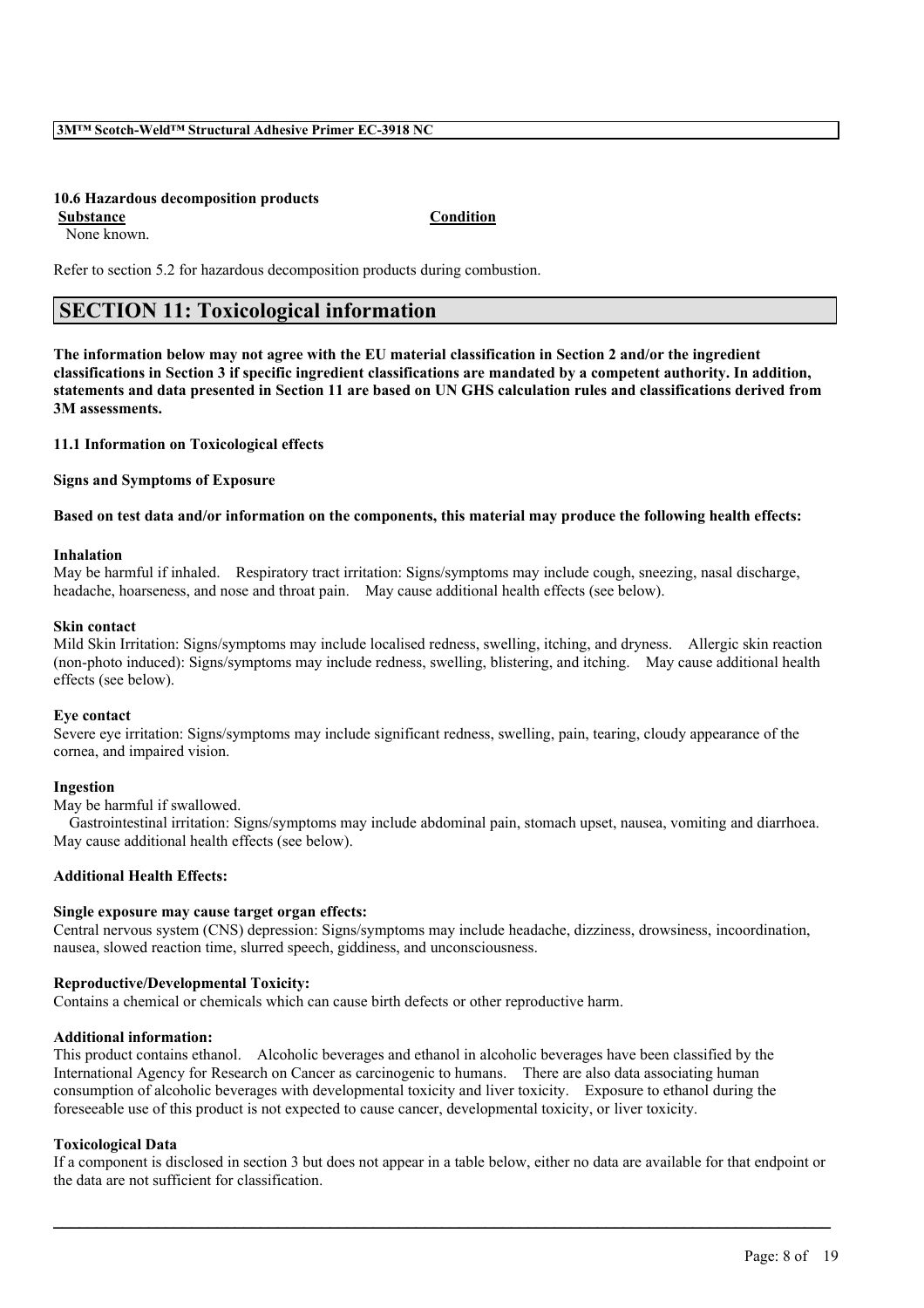### **Acute Toxicity**

| <b>Name</b>                                                                  | Route       | <b>Species</b> | Value                                                |
|------------------------------------------------------------------------------|-------------|----------------|------------------------------------------------------|
| Overall product                                                              | Inhalation- |                | No data available; calculated ATE20 - 50 mg/l        |
|                                                                              | Vapour(4    |                |                                                      |
|                                                                              | hr)         |                |                                                      |
| Overall product                                                              | Ingestion   |                | No data available; calculated ATE2,000 - 5,000 mg/kg |
| Butanone                                                                     | Dermal      | Rabbit         | $LD50 > 8,050$ mg/kg                                 |
| <b>Butanone</b>                                                              | Inhalation- | Rat            | LC50 34.5 mg/l                                       |
|                                                                              | Vapour (4   |                |                                                      |
|                                                                              | hours)      |                |                                                      |
| Butanone                                                                     | Ingestion   | Rat            | LD50 $2,737$ mg/kg                                   |
| Ethyl acetate                                                                | Dermal      | Rabbit         | $LD50 > 18,000$ mg/kg                                |
| Ethyl acetate                                                                | Inhalation- | Rat            | LC50 70.5 mg/l                                       |
|                                                                              | Vapour (4   |                |                                                      |
|                                                                              | hours)      |                |                                                      |
| Ethyl acetate                                                                | Ingestion   | Rat            | $LD50$ 5,620 mg/kg                                   |
| Ethanol                                                                      | Dermal      | Rabbit         | LD50 > 15,800 mg/kg                                  |
| Ethanol                                                                      | Inhalation- | Rat            | LC50 124.7 mg/l                                      |
|                                                                              | Vapour (4   |                |                                                      |
| Ethanol                                                                      | hours)      |                |                                                      |
| BISPHENOL A DIGLYCIDYL ETHER-BISPHENOL A                                     | Ingestion   | Rat            | LD50 17,800 mg/kg                                    |
| COPOLYMER (MW unknown or <= 700)                                             | Dermal      | Rat            | $LD50 > 1,600$ mg/kg                                 |
| BISPHENOL A DIGLYCIDYL ETHER-BISPHENOL A<br>COPOLYMER (MW unknown or <= 700) | Ingestion   | Rat            | $LD50 > 1,000$ mg/kg                                 |
| Formaldehyde, oligomeric reaction products with phenol                       | Dermal      | Rat            | $LD50 > 2,000$ mg/kg                                 |
| Formaldehyde, oligomeric reaction products with phenol                       | Ingestion   | Rat            | $LD50 > 2,900$ mg/kg                                 |
| Phenol                                                                       | Inhalation- |                | LC50 estimated to be 2 - 10 mg/l                     |
|                                                                              | Vapour      |                |                                                      |
| Phenol                                                                       | Dermal      | Rat            | $670 \frac{\text{mg}}{\text{kg}}$<br>LD50            |
| Phenol                                                                       | Ingestion   | Rat            | LD50 $340$ mg/kg                                     |
| Methanol                                                                     | Dermal      |                | LD50 estimated to be $1,000 - 2,000$ mg/kg           |
| Methanol                                                                     | Inhalation- |                | LC50 estimated to be 10 - 20 mg/l                    |
|                                                                              | Vapour      |                |                                                      |
| Methanol                                                                     | Ingestion   |                | LD50 estimated to be $50 - 300$ mg/kg                |
| Formaldehyde                                                                 | Dermal      | Rabbit         | LD50<br>$270$ mg/kg                                  |
| Formaldehyde                                                                 | Inhalation- | Rat            | $LC50$ 470 ppm                                       |
|                                                                              | Gas $(4)$   |                |                                                      |
|                                                                              | hours)      |                |                                                      |
| Formaldehyde                                                                 | Ingestion   | Rat            | LD50<br>$800$ mg/kg                                  |

 $\overline{ATE}$  = acute toxicity estimate

### **Skin Corrosion/Irritation**

| Name                                                   | <b>Species</b>  | Value                     |
|--------------------------------------------------------|-----------------|---------------------------|
|                                                        |                 |                           |
| Butanone                                               | Rabbit          | Minimal irritation        |
| Ethyl acetate                                          | Rabbit          | Minimal irritation        |
| Ethanol                                                | Rabbit          | No significant irritation |
| BISPHENOL A DIGLYCIDYL ETHER-BISPHENOL A COPOLYMER (MW | Rabbit          | Mild irritant             |
| unknown or $\leq$ =700)                                |                 |                           |
| Formaldehyde, oligomeric reaction products with phenol | Human           | Mild irritant             |
|                                                        | and             |                           |
|                                                        | animal          |                           |
| Phenol                                                 | Rat             | Corrosive                 |
| Methanol                                               | Rabbit          | Mild irritant             |
| Formaldehyde                                           | official        | Corrosive                 |
|                                                        | classificat     |                           |
|                                                        | 10 <sub>n</sub> |                           |

### **Serious Eye Damage/Irritation**

| <b>Name</b> | <b>Species</b> | Value           |
|-------------|----------------|-----------------|
| Butanone    | Rabbit         | Severe irritant |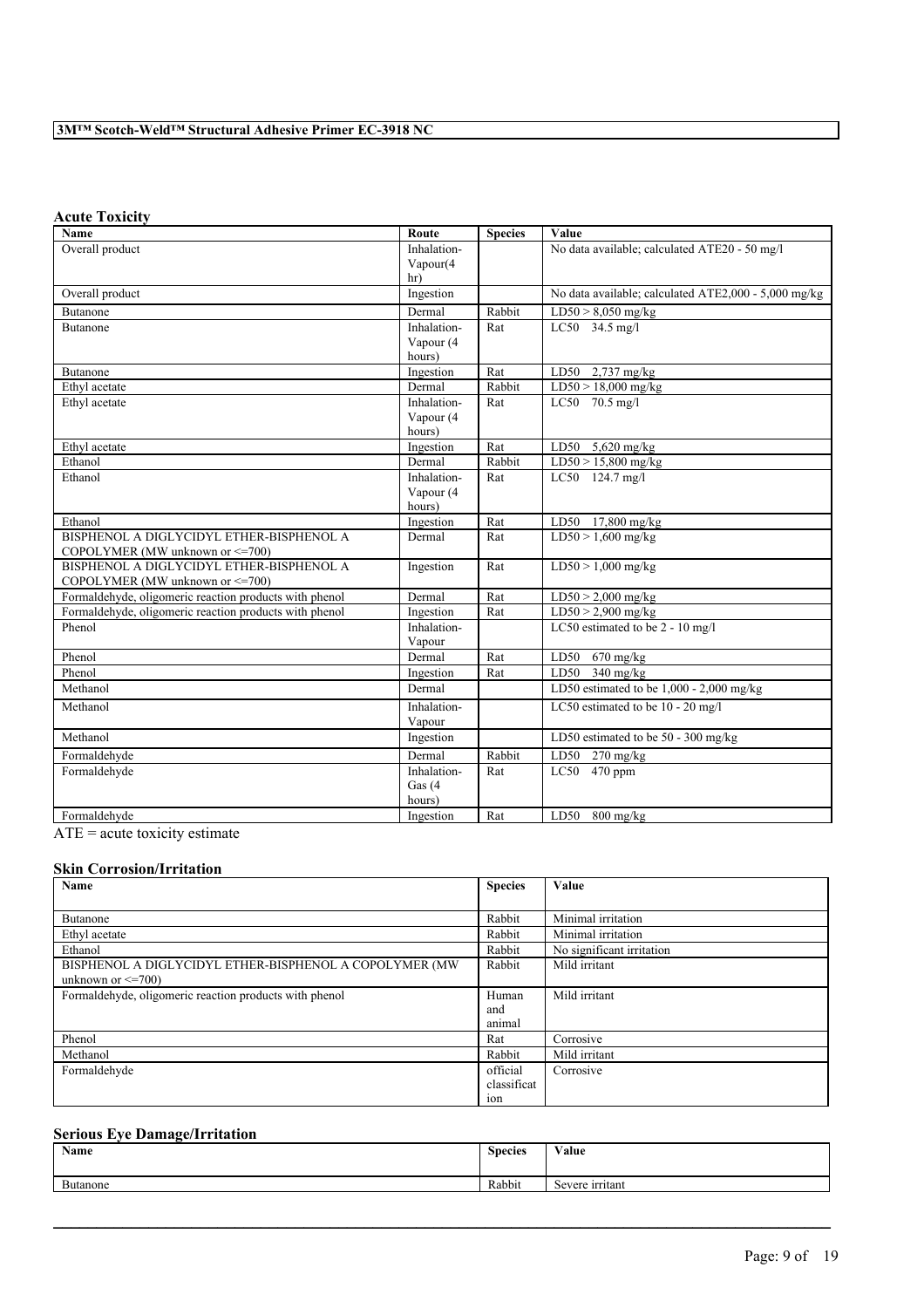| Ethyl acetate                                           | Rabbit      | Mild irritant     |
|---------------------------------------------------------|-------------|-------------------|
| Ethanol                                                 | Rabbit      | Severe irritant   |
| BISPHENOL A DIGLYCIDYL ETHER-BISPHENOL A COPOLYMER (MW) | Rabbit      | Moderate irritant |
| unknown or $\leq$ =700)                                 |             |                   |
| Formaldehyde, oligomeric reaction products with phenol  | Human       | Moderate irritant |
|                                                         | and         |                   |
|                                                         | animal      |                   |
| Phenol                                                  | Rabbit      | Corrosive         |
| Methanol                                                | Rabbit      | Moderate irritant |
| Formaldehyde                                            | official    | Corrosive         |
|                                                         | classificat |                   |
|                                                         | ion         |                   |

#### **Skin Sensitisation**

| Name                                                   | <b>Species</b> | Value          |
|--------------------------------------------------------|----------------|----------------|
|                                                        |                |                |
| Ethyl acetate                                          | Guinea         | Not classified |
|                                                        | pig            |                |
| Ethanol                                                | Human          | Not classified |
| BISPHENOL A DIGLYCIDYL ETHER-BISPHENOL A COPOLYMER (MW | Human          | Sensitising    |
| unknown or $\leq$ =700)                                | and            |                |
|                                                        | animal         |                |
| Formaldehyde, oligomeric reaction products with phenol | Human          | Sensitising    |
|                                                        | and            |                |
|                                                        | animal         |                |
| Phenol                                                 | Guinea         | Not classified |
|                                                        | pig            |                |
| Methanol                                               | Guinea         | Not classified |
|                                                        | pig            |                |
| Formaldehyde                                           | Guinea         | Sensitising    |
|                                                        | pig            |                |

### **Respiratory Sensitisation**

| Name                                                    | <b>Species</b> | Value                                          |
|---------------------------------------------------------|----------------|------------------------------------------------|
|                                                         |                |                                                |
| BISPHENOL A DIGLYCIDYL ETHER-BISPHENOL A COPOLYMER (MW) | Human          | Not classified                                 |
| unknown or $\leq$ =700)                                 |                |                                                |
| Formaldehyde, oligomeric reaction products with phenol  | Human          | Not classified                                 |
| Formaldehyde                                            | Human          | Some positive data exist, but the data are not |
|                                                         |                | sufficient for classification                  |

### **Germ Cell Mutagenicity**

| Name                                                                              | Route    | <b>Value</b>                                                                    |
|-----------------------------------------------------------------------------------|----------|---------------------------------------------------------------------------------|
|                                                                                   |          |                                                                                 |
| Butanone                                                                          | In Vitro | Not mutagenic                                                                   |
| Ethyl acetate                                                                     | In Vitro | Not mutagenic                                                                   |
| Ethyl acetate                                                                     | In vivo  | Not mutagenic                                                                   |
| Ethanol                                                                           | In Vitro | Some positive data exist, but the data are not<br>sufficient for classification |
| Ethanol                                                                           | In vivo  | Some positive data exist, but the data are not<br>sufficient for classification |
| BISPHENOL A DIGLYCIDYL ETHER-BISPHENOL A COPOLYMER (MW<br>unknown or $\leq$ =700) | In vivo  | Not mutagenic                                                                   |
| BISPHENOL A DIGLYCIDYL ETHER-BISPHENOL A COPOLYMER (MW                            | In Vitro | Some positive data exist, but the data are not                                  |
| unknown or $\leq$ =700)                                                           |          | sufficient for classification                                                   |
| Phenol                                                                            | In Vitro | Some positive data exist, but the data are not                                  |
|                                                                                   |          | sufficient for classification                                                   |
| Phenol                                                                            | In vivo  | Some positive data exist, but the data are not                                  |
|                                                                                   |          | sufficient for classification                                                   |
| Methanol                                                                          | In Vitro | Some positive data exist, but the data are not                                  |
|                                                                                   |          | sufficient for classification                                                   |
| Methanol                                                                          | In vivo  | Some positive data exist, but the data are not                                  |
|                                                                                   |          | sufficient for classification                                                   |
| Formaldehyde                                                                      | In Vitro | Some positive data exist, but the data are not                                  |
|                                                                                   |          | sufficient for classification                                                   |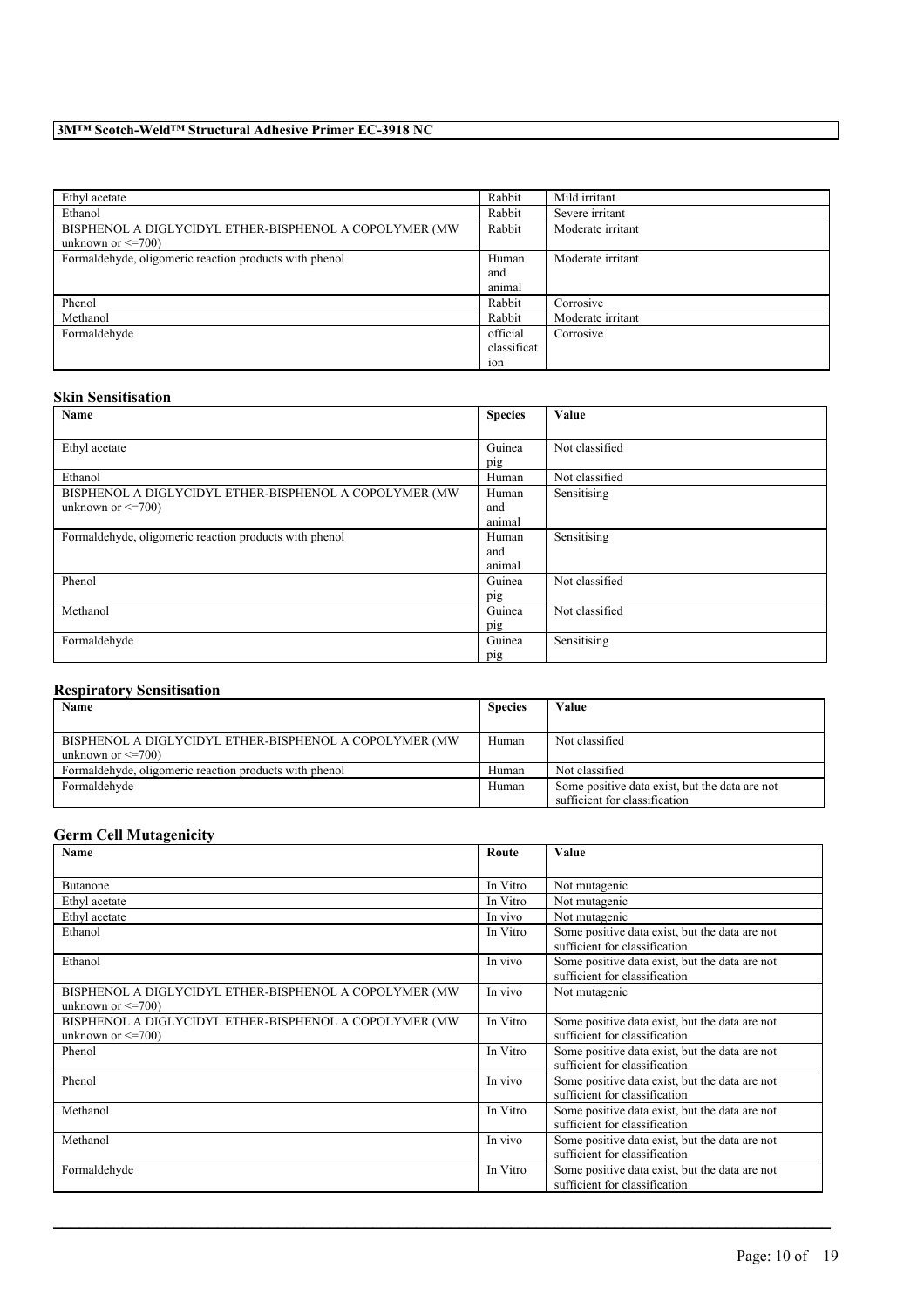| $H\Omega$<br>maldehyde<br>uc/ | VIVO<br>-In<br>. . | lutagenic |
|-------------------------------|--------------------|-----------|

### **Carcinogenicity**

| Name                                     | Route      | <b>Species</b> | Value                                          |
|------------------------------------------|------------|----------------|------------------------------------------------|
| Butanone                                 | Inhalation | Human          | Not carcinogenic                               |
| Ethanol                                  | Ingestion  | Multiple       | Some positive data exist, but the data are not |
|                                          |            | animal         | sufficient for classification                  |
|                                          |            | species        |                                                |
| BISPHENOL A DIGLYCIDYL ETHER-BISPHENOL A | Dermal     | Mouse          | Some positive data exist, but the data are not |
| COPOLYMER (MW unknown or $\leq$ =700)    |            |                | sufficient for classification                  |
| Phenol                                   | Dermal     | Mouse          | Some positive data exist, but the data are not |
|                                          |            |                | sufficient for classification                  |
| Phenol                                   | Ingestion  | Rat            | Some positive data exist, but the data are not |
|                                          |            |                | sufficient for classification                  |
| Methanol                                 | Inhalation | Multiple       | Not carcinogenic                               |
|                                          |            | animal         |                                                |
|                                          |            | species        |                                                |
| Formaldehyde                             | <b>Not</b> | Human          | Carcinogenic.                                  |
|                                          | specified. | and            |                                                |
|                                          |            | animal         |                                                |

# **Reproductive Toxicity**

# **Reproductive and/or Developmental Effects**

| <b>Name</b>                                                                           | Route      | Value                                  | <b>Species</b> | <b>Test result</b>                         | <b>Exposure</b><br><b>Duration</b> |
|---------------------------------------------------------------------------------------|------------|----------------------------------------|----------------|--------------------------------------------|------------------------------------|
| Butanone                                                                              | Inhalation | Not classified for development         | Rat            | <b>LOAEL 8.8</b><br>mg/l                   | during<br>gestation                |
| Ethanol                                                                               | Inhalation | Not classified for development         | Rat            | <b>NOAEL 38</b><br>mg/l                    | during<br>gestation                |
| Ethanol                                                                               | Ingestion  | Not classified for development         | Rat            | NOAEL<br>5,200<br>mg/kg/day                | premating &<br>during<br>gestation |
| BISPHENOL A DIGLYCIDYL ETHER-<br>BISPHENOL A COPOLYMER (MW<br>unknown or $\leq$ =700) | Ingestion  | Not classified for female reproduction | Rat            | <b>NOAEL 750</b><br>mg/kg/day              | 2 generation                       |
| BISPHENOL A DIGLYCIDYL ETHER-<br>BISPHENOL A COPOLYMER (MW<br>unknown or $\leq$ =700) | Ingestion  | Not classified for male reproduction   | Rat            | <b>NOAEL 750</b><br>mg/kg/day              | 2 generation                       |
| BISPHENOL A DIGLYCIDYL ETHER-<br>BISPHENOL A COPOLYMER (MW<br>unknown or $\leq$ =700) | Dermal     | Not classified for development         | Rabbit         | <b>NOAEL 300</b><br>mg/kg/day              | during<br>organogenesis            |
| BISPHENOL A DIGLYCIDYL ETHER-<br>BISPHENOL A COPOLYMER (MW<br>unknown or $\leq$ =700) | Ingestion  | Not classified for development         | Rat            | <b>NOAEL 750</b><br>mg/kg/day              | 2 generation                       |
| Phenol                                                                                | Ingestion  | Not classified for female reproduction | Rat            | <b>NOAEL 321</b><br>mg/kg/day              | 2 generation                       |
| Phenol                                                                                | Ingestion  | Not classified for male reproduction   | Rat            | <b>NOAEL 321</b><br>mg/kg/day              | 2 generation                       |
| Phenol                                                                                | Ingestion  | Not classified for development         | Rat            | $\overline{\text{NOAEL}}$ 120<br>mg/kg/day | during<br>organogenesis            |
| Methanol                                                                              | Ingestion  | Not classified for male reproduction   | Rat            | <b>NOAEL</b><br>1.600<br>mg/kg/day         | 21 days                            |
| Methanol                                                                              | Ingestion  | Toxic to development                   | Mouse          | <b>LOAEL</b><br>4.000<br>mg/kg/day         | during<br>organogenesis            |
| Methanol                                                                              | Inhalation | Toxic to development                   | Mouse          | <b>NOAEL 1.3</b><br>mg/l                   | during<br>organogenesis            |
| Formaldehyde                                                                          | Ingestion  | Not classified for male reproduction   | Rat            | <b>NOAEL 100</b><br>mg/kg                  | not<br>applicable                  |
| Formaldehyde                                                                          | Inhalation | Not classified for development         | Rat            | <b>NOAEL 10</b><br>ppm                     | during<br>gestation                |

 $\mathcal{L}_\mathcal{L} = \mathcal{L}_\mathcal{L} = \mathcal{L}_\mathcal{L} = \mathcal{L}_\mathcal{L} = \mathcal{L}_\mathcal{L} = \mathcal{L}_\mathcal{L} = \mathcal{L}_\mathcal{L} = \mathcal{L}_\mathcal{L} = \mathcal{L}_\mathcal{L} = \mathcal{L}_\mathcal{L} = \mathcal{L}_\mathcal{L} = \mathcal{L}_\mathcal{L} = \mathcal{L}_\mathcal{L} = \mathcal{L}_\mathcal{L} = \mathcal{L}_\mathcal{L} = \mathcal{L}_\mathcal{L} = \mathcal{L}_\mathcal{L}$ 

**Target Organ(s)**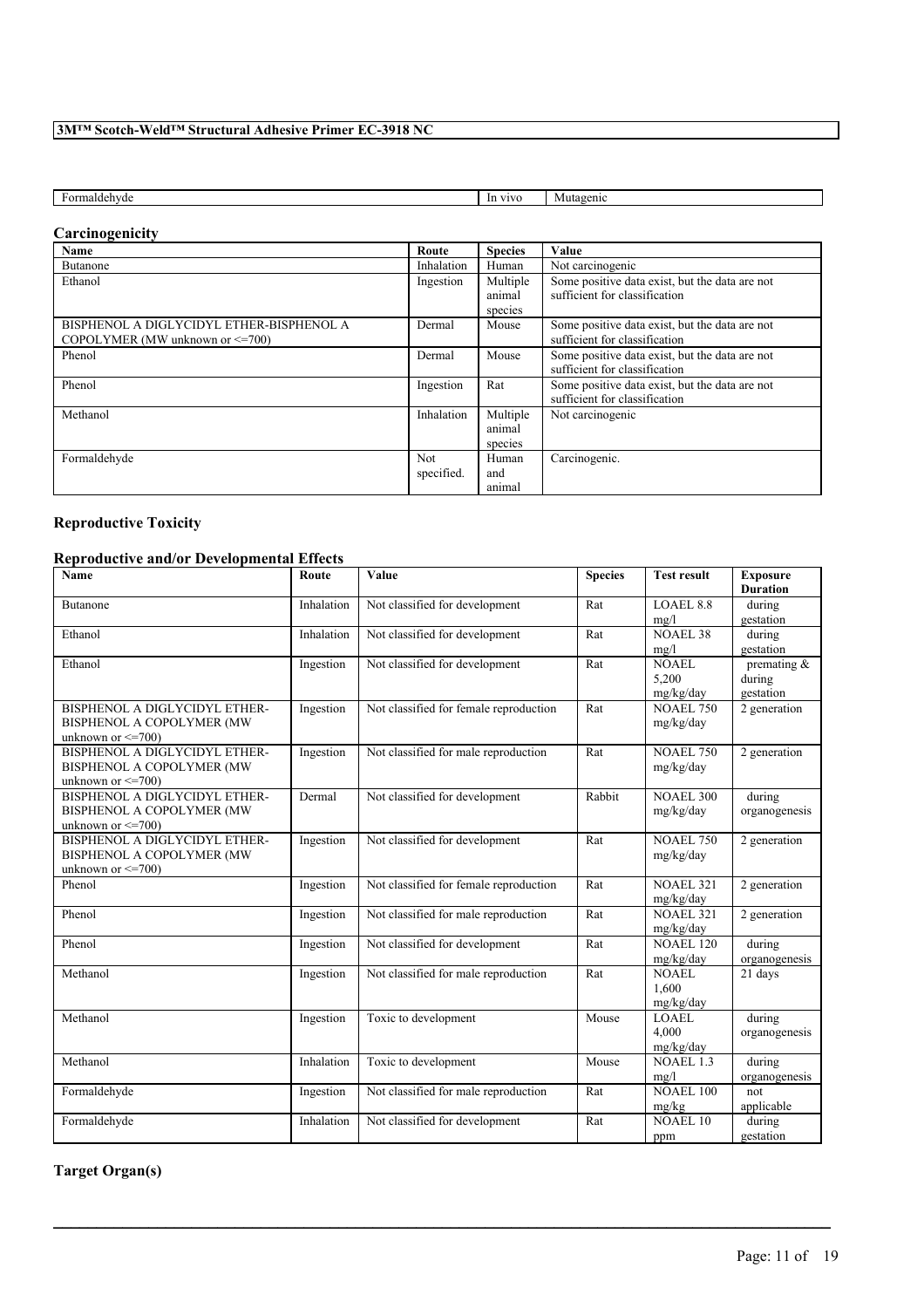| $\beta$ peeme Target Organ Toxicity - single exposure        |            |                                                      |                                                                                    |                                                         |                               |                                    |
|--------------------------------------------------------------|------------|------------------------------------------------------|------------------------------------------------------------------------------------|---------------------------------------------------------|-------------------------------|------------------------------------|
| Name                                                         | Route      | <b>Target Organ(s)</b>                               | Value                                                                              | <b>Species</b>                                          | <b>Test result</b>            | <b>Exposure</b><br><b>Duration</b> |
| Butanone                                                     | Inhalation | central nervous<br>system depression                 | May cause drowsiness or<br>dizziness                                               | official<br>classifica<br>tion                          | <b>NOAEL Not</b><br>available |                                    |
| Butanone                                                     | Inhalation | respiratory irritation                               | Some positive data exist, but the<br>data are not sufficient for<br>classification | Human                                                   | <b>NOAEL Not</b><br>available |                                    |
| Butanone                                                     | Ingestion  | central nervous<br>system depression                 | May cause drowsiness or<br>dizziness                                               | Professio<br>nal<br>judgeme<br>$\mathop{\hbox{\rm nt}}$ | <b>NOAEL Not</b><br>available |                                    |
| Butanone                                                     | Ingestion  | liver                                                | Not classified                                                                     | Rat                                                     | <b>NOAEL Not</b><br>available | not applicable                     |
| Butanone                                                     | Ingestion  | kidney and/or<br>bladder                             | Not classified                                                                     | Rat                                                     | <b>LOAEL</b><br>1,080 mg/kg   | not applicable                     |
| Ethyl acetate                                                | Inhalation | central nervous<br>system depression                 | May cause drowsiness or<br>dizziness                                               | Human                                                   | <b>NOAEL Not</b><br>available |                                    |
| Ethyl acetate                                                | Inhalation | respiratory irritation                               | Some positive data exist, but the<br>data are not sufficient for<br>classification | Human                                                   | <b>NOAEL Not</b><br>available |                                    |
| Ethyl acetate                                                | Ingestion  | central nervous<br>system depression                 | May cause drowsiness or<br>dizziness                                               | Human                                                   | <b>NOAEL Not</b><br>available |                                    |
| Ethanol                                                      | Inhalation | central nervous<br>system depression                 | May cause drowsiness or<br>dizziness                                               | Human                                                   | LOAEL <sub>2.6</sub><br>mg/l  | 30 minutes                         |
| Ethanol                                                      | Inhalation | respiratory irritation                               | Some positive data exist, but the<br>data are not sufficient for<br>classification | Human                                                   | LOAEL 9.4<br>mg/l             | not available                      |
| Ethanol                                                      | Ingestion  | central nervous<br>system depression                 | May cause drowsiness or<br>dizziness                                               | Multiple<br>animal<br>species                           | NOAEL not<br>available        |                                    |
| Ethanol                                                      | Ingestion  | kidney and/or<br>bladder                             | Not classified                                                                     | Dog                                                     | <b>NOAEL</b><br>3,000 mg/kg   |                                    |
| Formaldehyde, oligomeric<br>reaction products with<br>phenol | Inhalation | respiratory irritation                               | Some positive data exist, but the<br>data are not sufficient for<br>classification | Human<br>and<br>animal                                  | <b>NOAEL Not</b><br>available |                                    |
| Phenol                                                       | Dermal     | hematoppoitic<br>system                              | Causes damage to organs                                                            | Rat                                                     | <b>LOAEL 108</b><br>mg/kg     | not available                      |
| Phenol                                                       | Dermal     | heart   nervous<br>system   kidney<br>and/or bladder | Causes damage to organs                                                            | Rat                                                     | LOAEL 107<br>mg/kg            | 24 hours                           |
| Phenol                                                       | Dermal     | liver                                                | Not classified                                                                     | Human                                                   | <b>NOAEL Not</b><br>available | not available                      |
| Phenol                                                       | Inhalation | respiratory irritation                               | May cause respiratory irritation                                                   | Multiple<br>animal<br>species                           | <b>NOAEL Not</b><br>available | not available                      |
| Phenol                                                       | Ingestion  | kidney and/or<br>bladder                             | Causes damage to organs                                                            | Rat                                                     | NOAEL $120$<br>mg/kg/day      | not applicable                     |
| Phenol                                                       | Ingestion  | respiratory system                                   | Causes damage to organs                                                            | Human                                                   | NOAEL not<br>available        | poisoning<br>and/or abuse          |
| Phenol                                                       | Ingestion  | endocrine system  <br>liver                          | Not classified                                                                     | Rat                                                     | <b>NOAEL 224</b><br>mg/kg     | not applicable                     |
| Phenol                                                       | Ingestion  | heart                                                | Not classified                                                                     | Human                                                   | <b>NOAEL Not</b><br>available | poisoning<br>and/or abuse          |
| Methanol                                                     | Inhalation | blindness                                            | Causes damage to organs                                                            | Human                                                   | <b>NOAEL Not</b><br>available | occupational<br>exposure           |
| Methanol                                                     | Inhalation | central nervous<br>system depression                 | May cause drowsiness or<br>dizziness                                               | Human                                                   | <b>NOAEL Not</b><br>available | not available                      |
| Methanol                                                     | Inhalation | respiratory irritation                               | Some positive data exist, but the<br>data are not sufficient for<br>classification | Rat                                                     | NOAEL Not<br>available        | 6 hours                            |
| Methanol                                                     | Ingestion  | blindness                                            | Causes damage to organs                                                            | Human                                                   | <b>NOAEL Not</b><br>available | poisoning<br>and/or abuse          |
| Methanol                                                     | Ingestion  | central nervous<br>system depression                 | May cause drowsiness or<br>dizziness                                               | Human                                                   | <b>NOAEL Not</b><br>available | poisoning<br>and/or abuse          |

 $\mathcal{L}_\mathcal{L} = \mathcal{L}_\mathcal{L} = \mathcal{L}_\mathcal{L} = \mathcal{L}_\mathcal{L} = \mathcal{L}_\mathcal{L} = \mathcal{L}_\mathcal{L} = \mathcal{L}_\mathcal{L} = \mathcal{L}_\mathcal{L} = \mathcal{L}_\mathcal{L} = \mathcal{L}_\mathcal{L} = \mathcal{L}_\mathcal{L} = \mathcal{L}_\mathcal{L} = \mathcal{L}_\mathcal{L} = \mathcal{L}_\mathcal{L} = \mathcal{L}_\mathcal{L} = \mathcal{L}_\mathcal{L} = \mathcal{L}_\mathcal{L}$ 

### **Specific Target Organ Toxicity - single exposure**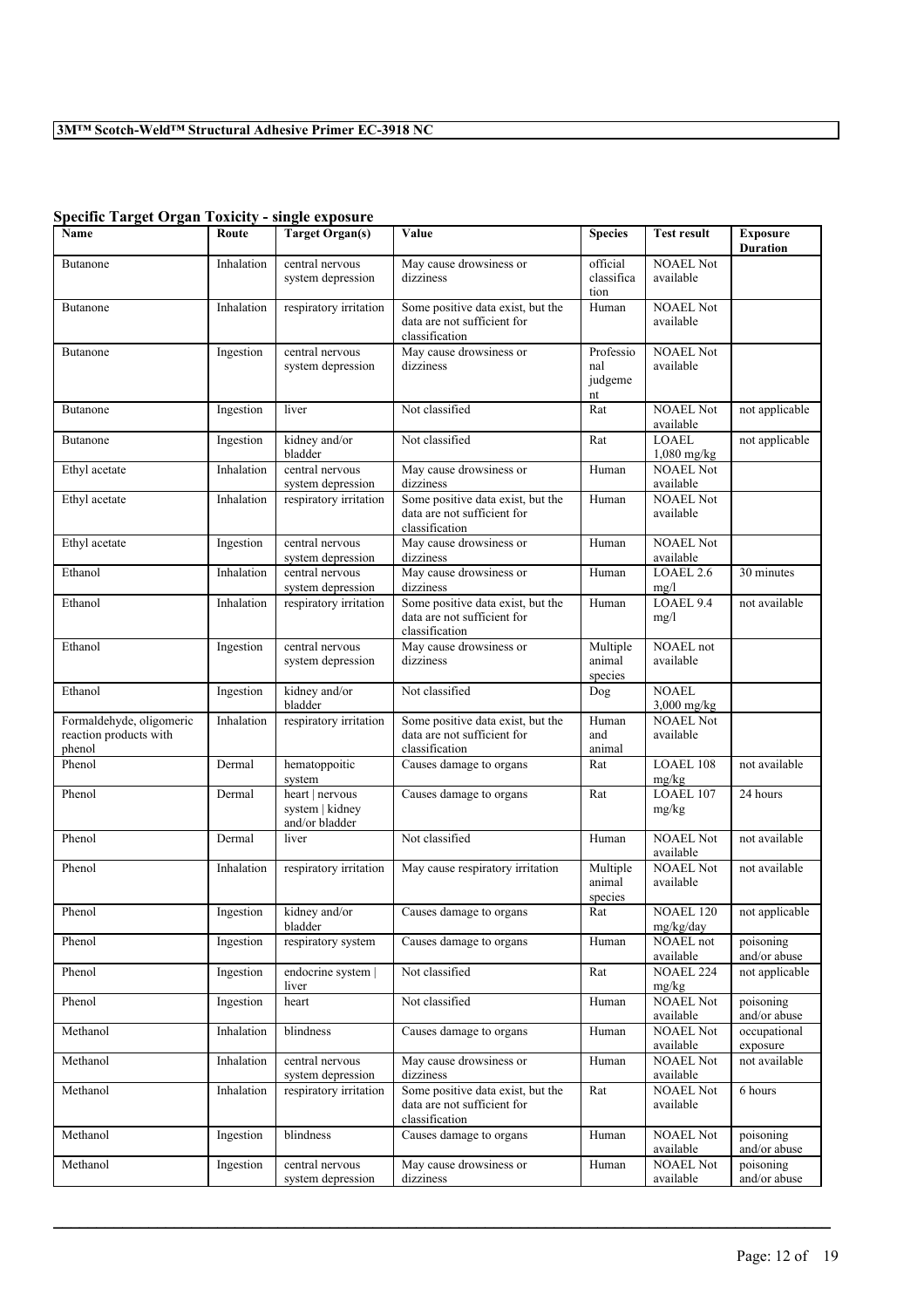| Formaldehyde | Inhalation | respiratory system     | Causes damage to organs           | Rat   | $LOAEL$ 128      | 6 hours |
|--------------|------------|------------------------|-----------------------------------|-------|------------------|---------|
|              |            |                        |                                   |       | ppm              |         |
| Formaldehyde | Inhalation | respiratory irritation | Some positive data exist, but the | Human | <b>NOAEL Not</b> |         |
|              |            |                        | data are not sufficient for       |       | available        |         |
|              |            |                        | classification                    |       |                  |         |

### **Specific Target Organ Toxicity - repeated exposure**

| Name                                                                                                              | Route      | <b>Target Organ(s)</b>                                                                                                                                                                   | Value                                                                              | <b>Species</b> | <b>Test result</b>                 | <b>Exposure</b><br><b>Duration</b> |
|-------------------------------------------------------------------------------------------------------------------|------------|------------------------------------------------------------------------------------------------------------------------------------------------------------------------------------------|------------------------------------------------------------------------------------|----------------|------------------------------------|------------------------------------|
| Butanone                                                                                                          | Dermal     | nervous system                                                                                                                                                                           | Not classified                                                                     | Guinea<br>pig  | <b>NOAEL Not</b><br>available      | 31 weeks                           |
| Butanone                                                                                                          | Inhalation | liver   kidney and/or<br>bladder   heart  <br>endocrine system  <br>gastrointestinal tract<br>bone, teeth, nails,<br>and/or hair<br>hematopoietic<br>system   immune<br>system   muscles | Not classified                                                                     | Rat            | <b>NOAEL 14.7</b><br>mg/l          | 90 days                            |
| Butanone                                                                                                          | Ingestion  | liver                                                                                                                                                                                    | Not classified                                                                     | Rat            | <b>NOAEL Not</b><br>available      | 7 days                             |
| <b>Butanone</b>                                                                                                   | Ingestion  | nervous system                                                                                                                                                                           | Not classified                                                                     | Rat            | NOAEL 173<br>mg/kg/day             | 90 days                            |
| Ethyl acetate                                                                                                     | Inhalation | endocrine system  <br>liver   nervous<br>system                                                                                                                                          | Not classified                                                                     | Rat            | <b>NOAEL</b><br>$0.043$ mg/l       | 90 days                            |
| Ethyl acetate                                                                                                     | Inhalation | hematopoietic<br>system                                                                                                                                                                  | Not classified                                                                     | Rabbit         | LOAEL 16<br>mg/l                   | 40 days                            |
| Ethyl acetate                                                                                                     | Ingestion  | hematopoietic<br>system   liver  <br>kidney and/or<br>bladder                                                                                                                            | Not classified                                                                     | Rat            | <b>NOAEL</b><br>3,600<br>mg/kg/day | 90 days                            |
| Ethanol                                                                                                           | Inhalation | liver                                                                                                                                                                                    | Some positive data exist, but the<br>data are not sufficient for<br>classification | Rabbit         | LOAEL 124<br>mg/l                  | 365 days                           |
| Ethanol                                                                                                           | Inhalation | hematopoietic<br>system   immune<br>system                                                                                                                                               | Not classified                                                                     | Rat            | <b>NOAEL 25</b><br>mg/l            | 14 days                            |
| Ethanol                                                                                                           | Ingestion  | liver                                                                                                                                                                                    | Some positive data exist, but the<br>data are not sufficient for<br>classification | Rat            | <b>LOAEL</b><br>8,000<br>mg/kg/day | 4 months                           |
| Ethanol                                                                                                           | Ingestion  | kidney and/or<br>bladder                                                                                                                                                                 | Not classified                                                                     | Dog            | <b>NOAEL</b><br>3.000<br>mg/kg/day | 7 days                             |
| <b>BISPHENOL A</b><br>DIGLYCIDYL ETHER-<br><b>BISPHENOL A</b><br><b>COPOLYMER (MW)</b><br>unknown or $\leq$ 700)  | Dermal     | liver                                                                                                                                                                                    | Not classified                                                                     | Rat            | <b>NOAEL</b><br>1,000<br>mg/kg/day | 2 years                            |
| <b>BISPHENOL A</b><br>DIGLYCIDYL ETHER-<br><b>BISPHENOL A</b><br><b>COPOLYMER (MW</b><br>unknown or $\leq$ 700)   | Dermal     | nervous system                                                                                                                                                                           | Not classified                                                                     | Rat            | <b>NOAEL</b><br>1,000<br>mg/kg/day | 13 weeks                           |
| <b>BISPHENOL A</b><br>DIGLYCIDYL ETHER-<br><b>BISPHENOL A</b><br><b>COPOLYMER (MW)</b><br>unknown or $\leq$ =700) | Ingestion  | auditory system  <br>heart   endocrine<br>system  <br>hematopoietic<br>system   liver   eyes  <br>kidney and/or<br>bladder                                                               | Not classified                                                                     | Rat            | <b>NOAEL</b><br>1,000<br>mg/kg/day | 28 days                            |
| Formaldehyde, oligomeric<br>reaction products with<br>phenol                                                      | Inhalation | respiratory system                                                                                                                                                                       | Some positive data exist, but the<br>data are not sufficient for<br>classification | Human          | <b>NOAEL Not</b><br>available      | occupational<br>exposure           |
| Phenol                                                                                                            | Dermal     | nervous system                                                                                                                                                                           | May cause damage to organs<br>though prolonged or repeated<br>exposure             | Rabbit         | LOAEL 260<br>mg/kg/day             | 18 days                            |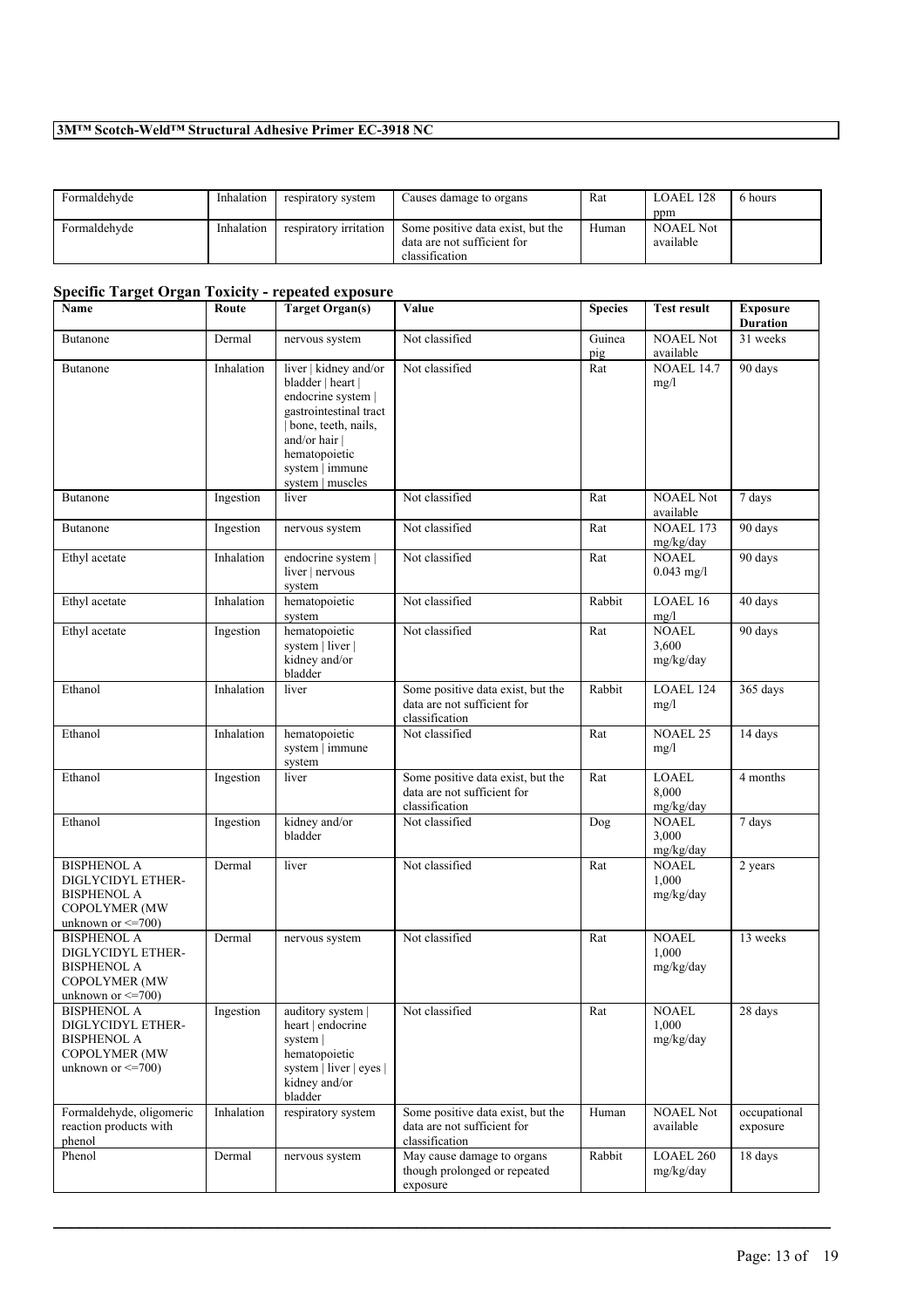| Phenol       | Inhalation | heart   liver   kidney<br>and/or bladder  <br>respiratory system          | Causes damage to organs through<br>prolonged or repeated exposure      | Guinea<br>pig                 | LOAEL <sub>0.1</sub><br>mg/l       | 41 days                  |
|--------------|------------|---------------------------------------------------------------------------|------------------------------------------------------------------------|-------------------------------|------------------------------------|--------------------------|
| Phenol       |            |                                                                           |                                                                        | Multiple                      | LOAEL 0.1                          |                          |
|              | Inhalation | nervous system                                                            | May cause damage to organs<br>though prolonged or repeated<br>exposure | animal<br>species             | mg/l                               | 14 days                  |
| Phenol       | Inhalation | hematopoietic<br>system                                                   | Not classified                                                         | Human                         | <b>NOAEL Not</b><br>available      | occupational<br>exposure |
| Phenol       | Inhalation | immune system                                                             | Not classified                                                         | Rat                           | NOAEL 0.1<br>mg/l                  | 2 weeks                  |
| Phenol       | Ingestion  | kidney and/or<br>bladder                                                  | Causes damage to organs through<br>prolonged or repeated exposure      | Rat                           | <b>NOAEL 12</b><br>mg/kg/day       | 14 days                  |
| Phenol       | Ingestion  | hematopoietic<br>system                                                   | Causes damage to organs through<br>prolonged or repeated exposure      | Mouse                         | LOAEL 1.8<br>mg/kg/day             | 28 days                  |
| Phenol       | Ingestion  | nervous system                                                            | May cause damage to organs<br>though prolonged or repeated<br>exposure | Rat                           | LOAEL 308<br>mg/kg/day             | 13 weeks                 |
| Phenol       | Ingestion  | liver                                                                     | Not classified                                                         | Rat                           | <b>NOAEL 40</b><br>mg/kg/day       | 14 days                  |
| Phenol       | Ingestion  | respiratory system                                                        | Not classified                                                         | Rat                           | <b>LOAEL 40</b><br>mg/kg/day       | 14 days                  |
| Phenol       | Ingestion  | immune system                                                             | Not classified                                                         | Mouse                         | <b>NOAEL 1.8</b><br>mg/kg/day      | 28 days                  |
| Phenol       | Ingestion  | endocrine system                                                          | Not classified                                                         | Rat                           | NOAEL 120<br>mg/kg/day             | 14 days                  |
| Phenol       | Ingestion  | skin   bone, teeth,<br>nails, and/or hair                                 | Not classified                                                         | Multiple<br>animal<br>species | <b>NOAEL</b><br>1,204<br>mg/kg/day | 103 weeks                |
| Methanol     | Inhalation | liver                                                                     | Not classified                                                         | Rat                           | <b>NOAEL 6.55</b><br>mg/l          | 4 weeks                  |
| Methanol     | Inhalation | respiratory system                                                        | Not classified                                                         | Rat                           | <b>NOAEL 13.1</b><br>mg/l          | 6 weeks                  |
| Methanol     | Ingestion  | liver   nervous<br>system                                                 | Not classified                                                         | Rat                           | <b>NOAEL</b><br>2,500<br>mg/kg/day | 90 days                  |
| Formaldehyde | Dermal     | respiratory system                                                        | Not classified                                                         | Mouse                         | <b>NOAEL 80</b><br>mg/kg/day       | 60 weeks                 |
| Formaldehyde | Inhalation | respiratory system                                                        | Causes damage to organs through<br>prolonged or repeated exposure      | Rat                           | NOAEL 0.3<br>ppm                   | 28 months                |
| Formaldehyde | Inhalation | liver                                                                     | Not classified                                                         | Rat                           | <b>NOAEL 20</b><br>ppm             | 13 weeks                 |
| Formaldehyde | Inhalation | hematopoietic<br>system                                                   | Not classified                                                         | Mouse                         | NOAEL 15<br>ppm                    | 3 weeks                  |
| Formaldehyde | Inhalation | nervous system                                                            | Not classified                                                         | Mouse                         | NOAEL 10<br>ppm                    | 13 weeks                 |
| Formaldehyde | Inhalation | endocrine system  <br>immune system<br>muscles   kidney<br>and/or bladder | Not classified                                                         | Rat                           | <b>NOAEL 15</b><br>ppm             | 28 months                |
| Formaldehyde | Inhalation | gastrointestinal tract                                                    | Not classified                                                         | Rat                           | NOAEL 15<br>ppm                    | 2 years                  |
| Formaldehyde | Inhalation | eyes   vascular<br>system                                                 | Not classified                                                         | Rat                           | <b>NOAEL 14.3</b><br>ppm           | 2 years                  |
| Formaldehyde | Inhalation | heart                                                                     | Not classified                                                         | Mouse                         | <b>NOAEL 14.3</b><br>ppm           | 2 years                  |
| Formaldehyde | Ingestion  | liver                                                                     | Not classified                                                         | Rat                           | <b>NOAEL 300</b><br>mg/kg/day      | 2 years                  |
| Formaldehyde | Ingestion  | immune system                                                             | Not classified                                                         | Rat                           | <b>NOAEL 20</b><br>mg/kg/day       | 4 weeks                  |
| Formaldehyde | Ingestion  | kidney and/or<br>bladder                                                  | Not classified                                                         | Rat                           | NOAEL 15<br>mg/kg/day              | 24 months                |
| Formaldehyde | Ingestion  | nervous system                                                            | Not classified                                                         | Rat                           | <b>NOAEL 109</b><br>mg/kg/day      | 2 years                  |
| Formaldehyde | Ingestion  | heart   endocrine<br>system  <br>hematopoietic<br>system   respiratory    | Not classified                                                         | Rat                           | <b>NOAEL 300</b><br>mg/kg/day      | 2 years                  |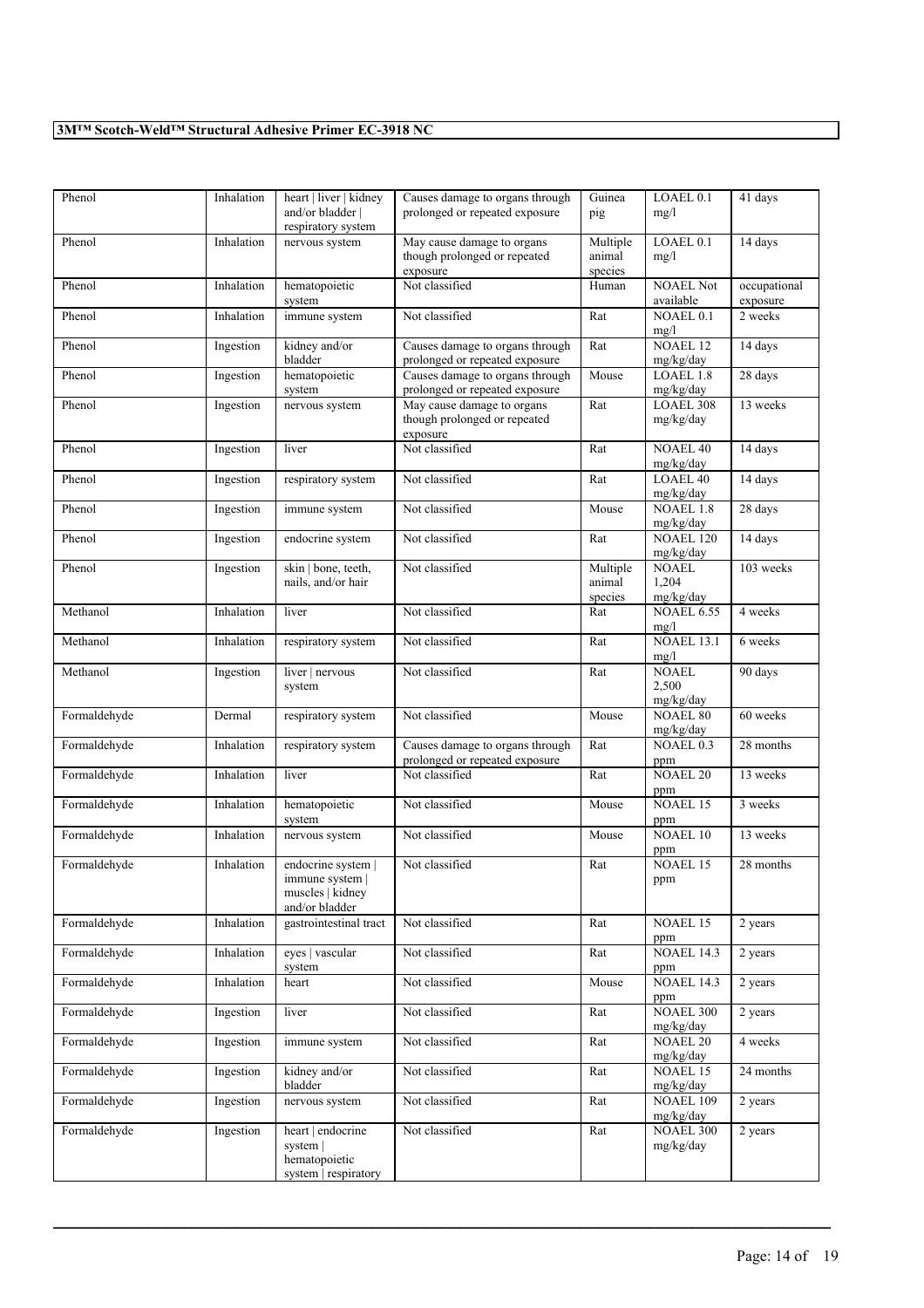|              |           | vascular<br>system<br>system |                |     |                               |         |
|--------------|-----------|------------------------------|----------------|-----|-------------------------------|---------|
| Formaldehyde | Ingestion | skin   muscles   eyes        | Not classified | Rat | <b>NOAEL 109</b><br>mg/kg/day | 2 years |

#### **Aspiration Hazard**

For the component/components, either no data is currently available or the data is not sufficient for classification.

Please contact the address or phone number listed on the first page of the SDS for additional toxicological information **on this material and/or its components.**

### **SECTION 12: Ecological information**

The information below may not agree with the EU material classification in Section 2 and/or the ingredient classifications in Section 3 if specific ingredient classifications are mandated by a competent authority. In addition, statements and data presented in Section 12 are based on UN GHS calculation rules and classifications derived from **3M assessments.**

#### **12.1. Toxicity**

No product test data available.

| <b>Material</b>                                                                                          | CAS#          | Organism       | <b>Type</b>  | <b>Exposure</b> | <b>Test endpoint Test result</b> |                   |
|----------------------------------------------------------------------------------------------------------|---------------|----------------|--------------|-----------------|----------------------------------|-------------------|
| Butanone                                                                                                 | 78-93-3       | Fathead minnow | Experimental | 96 hours        | $\overline{LC50}$                | 2,993 mg/l        |
| <b>Butanone</b>                                                                                          | 78-93-3       | Green algae    | Experimental | 96 hours        | EC50                             | 2,029 mg/l        |
| Butanone                                                                                                 | 78-93-3       | Water flea     | Experimental | 48 hours        | <b>EC50</b>                      | $308$ mg/l        |
| Butanone                                                                                                 | 78-93-3       | Green Algae    | Experimental | 96 hours        | Effect<br>Concentration 10%      | $1,289$ mg/l      |
| Butanone                                                                                                 | 78-93-3       | Water flea     | Experimental | 21 days         | <b>NOEC</b>                      | $100$ mg/l        |
| Ethyl acetate                                                                                            | 141-78-6      | Crustacea      | Experimental | 48 hours        | <b>EC50</b>                      | $165$ mg/l        |
| Ethyl acetate                                                                                            | 141-78-6      | Fish           | Experimental | 96 hours        | LC50                             | 212.5 mg/l        |
| Ethyl acetate                                                                                            | 141-78-6      | Green Algae    | Experimental | 72 hours        | <b>NOEC</b>                      | $>100$ mg/l       |
| Ethyl acetate                                                                                            | 141-78-6      | Water flea     | Experimental | 21 days         | <b>NOEC</b>                      | $2.4$ mg/l        |
| Ethanol                                                                                                  | $64 - 17 - 5$ | Rainbow trout  | Experimental | 96 hours        | LC50                             | $42 \text{ mg/l}$ |
| Ethanol                                                                                                  | $64 - 17 - 5$ | Water flea     | Experimental | 48 hours        | LC50                             | 5,012 mg/l        |
| Ethanol                                                                                                  | $64 - 17 - 5$ | Algae other    | Experimental | 96 hours        | NOEC                             | 1,580 mg/l        |
| Ethanol                                                                                                  | $64 - 17 - 5$ | Water flea     | Experimental | 10 days         | <b>NOEC</b>                      | $9.6$ mg/l        |
| <b>BISPHENOL A</b><br><b>DIGLYCIDYL</b><br>ETHER-BISPHENOL<br>A COPOLYMER (MW<br>unknown or $\leq$ =700) | 25036-25-3    | Green algae    | Estimated    | 72 hours        | <b>EC50</b>                      | $>11$ mg/l        |
| <b>BISPHENOL A</b><br><b>DIGLYCIDYL</b><br>ETHER-BISPHENOL<br>A COPOLYMER (MW<br>unknown or $\leq$ 700)  | 25036-25-3    | Rainbow trout  | Estimated    | 96 hours        | LC50                             | $1.2$ mg/l        |
| <b>BISPHENOL A</b><br><b>DIGLYCIDYL</b><br>ETHER-BISPHENOL<br>A COPOLYMER (MW                            | 25036-25-3    | Water flea     | Estimated    | 48 hours        | LC50                             | $0.95$ mg/l       |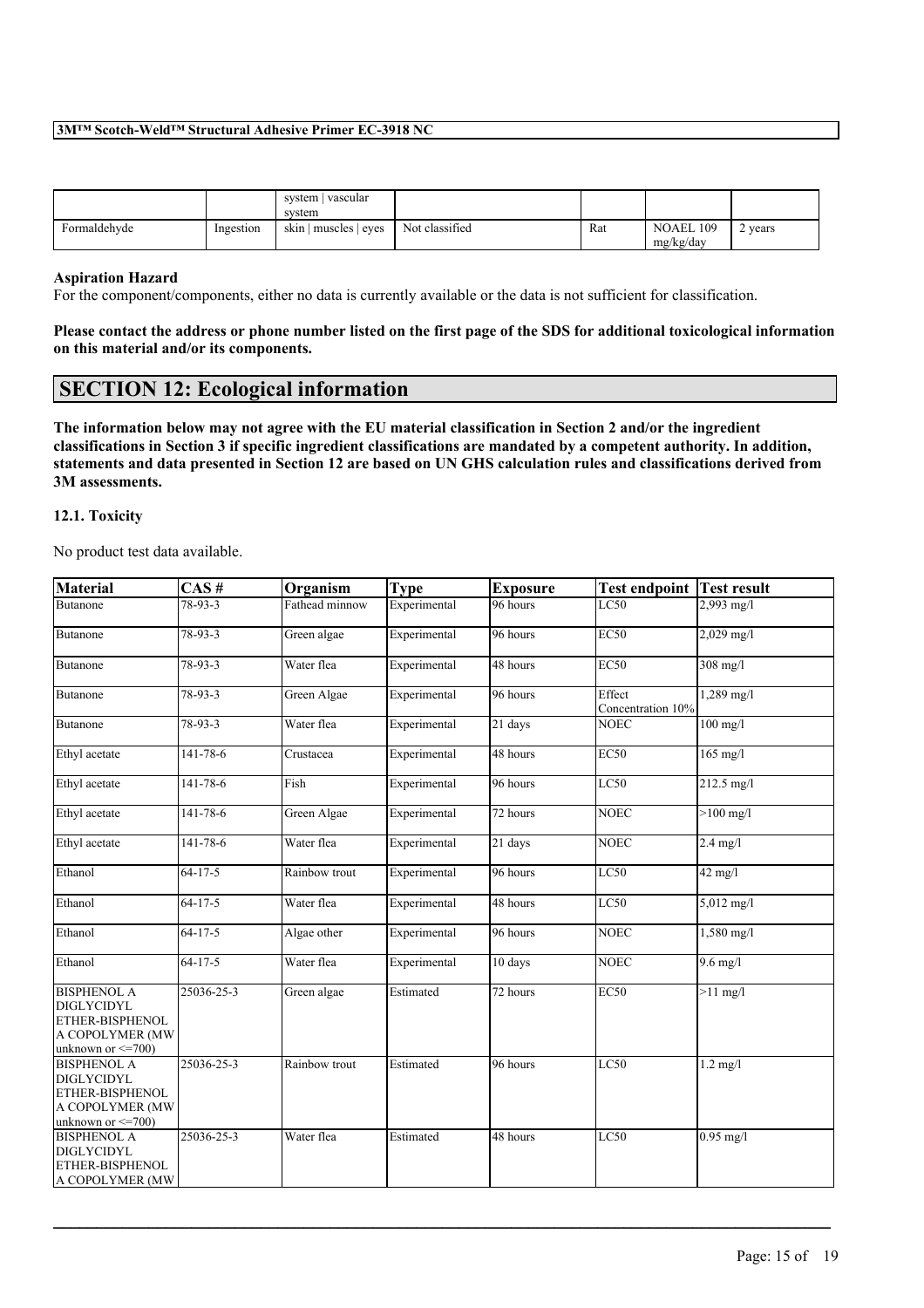| unknown or $\leq$ 700)                                                                                   |                |                                  |                                                             |                       |             |                     |
|----------------------------------------------------------------------------------------------------------|----------------|----------------------------------|-------------------------------------------------------------|-----------------------|-------------|---------------------|
| <b>BISPHENOL A</b><br><b>DIGLYCIDYL</b><br>ETHER-BISPHENOL<br>A COPOLYMER (MW<br>unknown or $\leq$ 700)  | 25036-25-3     | Green algae                      | Estimated                                                   | 72 hours              | NOEC        | $4.2$ mg/l          |
| <b>BISPHENOL A</b><br><b>DIGLYCIDYL</b><br>ETHER-BISPHENOL<br>A COPOLYMER (MW<br>unknown or $\leq$ =700) | 25036-25-3     | Water flea                       | Estimated                                                   | 21 days               | <b>NOEC</b> | $0.3$ mg/l          |
| Formaldehyde,<br>oligomeric reaction<br>products with phenol                                             | 9003-35-4      |                                  | Data not available<br>or insufficient for<br>classification |                       |             |                     |
| Phenol                                                                                                   | $108 - 95 - 2$ | Green algae                      | Experimental                                                | 96 hours              | EC50        | $61.1$ mg/l         |
| Phenol                                                                                                   | $108 - 95 - 2$ | Rainbow trout                    | Experimental                                                | 96 hours              | LC50        | $8.9$ mg/l          |
| Phenol                                                                                                   | 108-95-2       | Water flea                       | Experimental                                                | 48 hours              | <b>EC50</b> | $3.1$ mg/l          |
| Phenol                                                                                                   | 108-95-2       | Fish other                       | Experimental                                                | 60 days               | <b>NOEC</b> | $0.077$ mg/l        |
| Phenol                                                                                                   | 108-95-2       | Water flea                       | Experimental                                                | 16 days               | <b>NOEC</b> | $0.16$ mg/l         |
| Methanol                                                                                                 | $67-56-1$      | Algae or other<br>aquatic plants | Experimental                                                | 96 hours              | <b>EC50</b> | $16.9$ mg/l         |
| Methanol                                                                                                 | $67-56-1$      | Bluegill                         | Experimental                                                | 96 hours              | LC50        | 15,400 mg/l         |
| Methanol                                                                                                 | $67 - 56 - 1$  | Green Algae                      | Experimental                                                | 96 hours              | <b>EC50</b> | 22,000 mg/l         |
| Methanol                                                                                                 | $67 - 56 - 1$  | Water flea                       | Experimental                                                | 24 hours              | <b>EC50</b> | 20,803 mg/l         |
| Methanol                                                                                                 | $67 - 56 - 1$  | Algae or other<br>aquatic plants | Experimental                                                | 96 hours              | <b>NOEC</b> | $9.96 \text{ mg}/l$ |
| Methanol                                                                                                 | $67-56-1$      | Water flea                       | Experimental                                                | 21 days               | <b>NOEC</b> | $122$ mg/l          |
| Formaldehyde                                                                                             | $50-00-0$      | Fish other                       | Experimental                                                | 96 hours              | LC50        | $6.7$ mg/l          |
| Formaldehyde                                                                                             | $50 - 00 - 0$  | Green algae                      | Experimental                                                | 72 hours              | EC50        | $4.89$ mg/l         |
| Formaldehyde                                                                                             | $50-00-0$      | Water flea                       | Experimental                                                | $\overline{48}$ hours | <b>EC50</b> | $5.8$ mg/l          |
| Formaldehyde                                                                                             | $50-00-0$      | Ricefish                         | Experimental                                                | 28 days               | <b>NOEC</b> | $>=$ 48 mg/l        |
| Formaldehyde                                                                                             | $50 - 00 - 0$  | Water flea                       | Experimental                                                | 21 days               | <b>NOEC</b> | $>= 6.4$ mg/l       |

# **12.2. Persistence and degradability**

| <b>Material</b>         | CAS Nbr    | Test type      | <b>Duration</b> | <b>Study Type</b>    | <b>Test result</b> | Protocol                  |
|-------------------------|------------|----------------|-----------------|----------------------|--------------------|---------------------------|
| Butanone                | 78-93-3    | Experimental   | 28 days         | <b>BOD</b>           | 198 %              | OECD 301D - Closed bottle |
|                         |            | Biodegradation |                 |                      | <b>BOD/ThBOD</b>   | test                      |
| Ethyl acetate           | 141-78-6   | Experimental   |                 | Photolytic half-life | $20.0$ days (t)    | Other methods             |
|                         |            | Photolysis     |                 | $(\text{in air})$    | 1/2)               |                           |
| Ethyl acetate           | 141-78-6   | Experimental   | 14 days         | <b>BOD</b>           | 194%               | OECD 301C - MITI test (I) |
|                         |            | Biodegradation |                 |                      | <b>BOD/ThBOD</b>   |                           |
| Ethanol                 | 64-17-5    | Experimental   | 14 days         | <b>BOD</b>           | 89%                | OECD 301C - MITI test (I) |
|                         |            | Biodegradation |                 |                      | <b>BOD/ThBOD</b>   |                           |
| <b>BISPHENOL A</b>      | 25036-25-3 | Estimated      |                 | Hydrolytic half-life | $<$ 2 days (t 1/2) |                           |
| DIGLYCIDYL ETHER-       |            | Hydrolysis     |                 |                      |                    |                           |
| <b>BISPHENOL A</b>      |            |                |                 |                      |                    |                           |
| <b>COPOLYMER (MW)</b>   |            |                |                 |                      |                    |                           |
| unknown or $\leq$ =700) |            |                |                 |                      |                    |                           |
| <b>BISPHENOL A</b>      | 25036-25-3 | Estimated      | 28 days         | <b>BOD</b>           | $10\%$             | OECD 301C - MITI test (I) |
| DIGLYCIDYL ETHER-       |            | Biodegradation |                 |                      | <b>BOD/ThBOD</b>   |                           |
| <b>BISPHENOL A</b>      |            |                |                 |                      |                    |                           |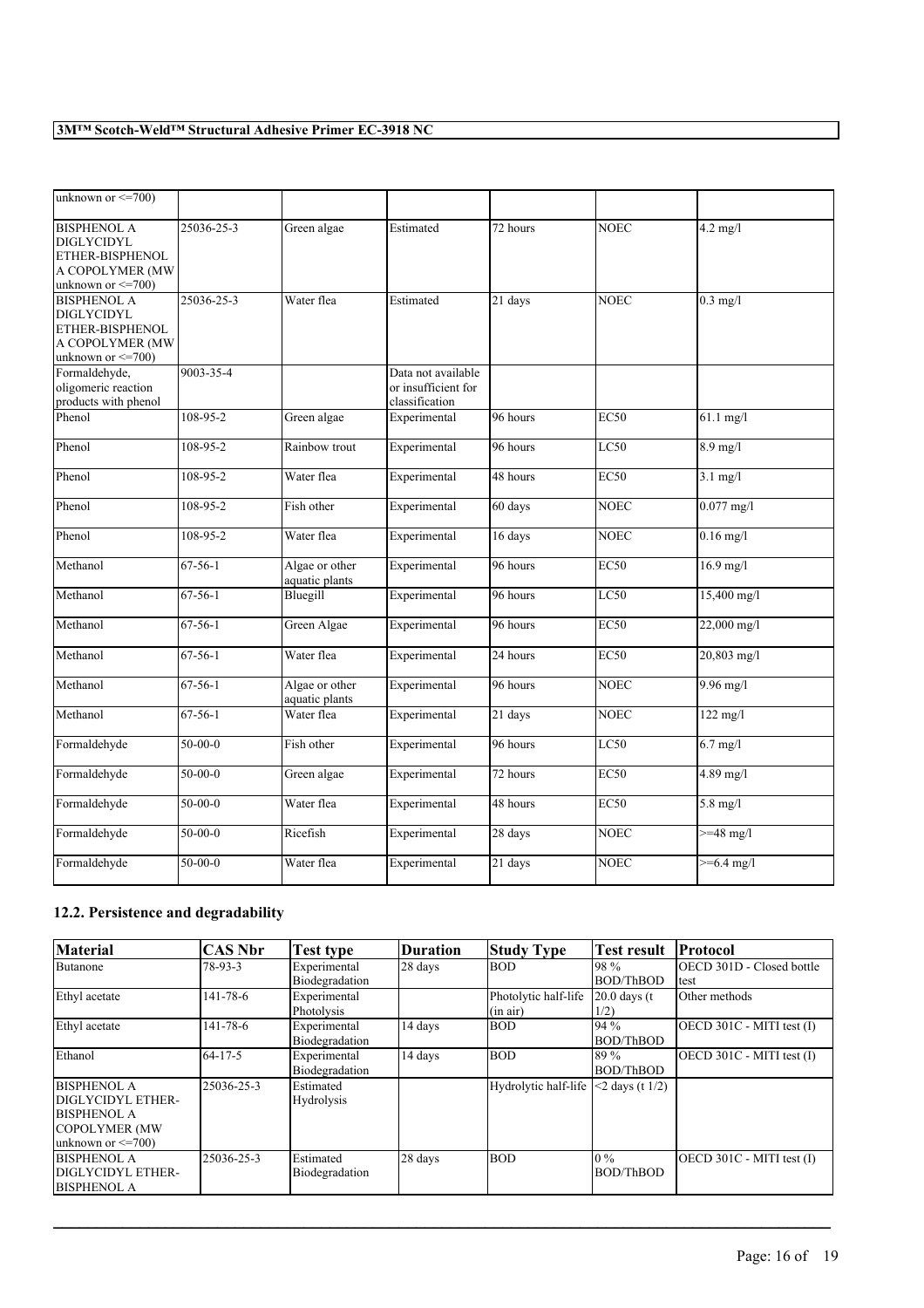| COPOLYMER (MW                                                |               |                                   |           |                                    |                           |                                  |
|--------------------------------------------------------------|---------------|-----------------------------------|-----------|------------------------------------|---------------------------|----------------------------------|
| unknown or $\leq$ =700)                                      |               |                                   |           |                                    |                           |                                  |
| Formaldehyde, oligomeric<br>reaction products with<br>phenol | 9003-35-4     | Data not availbl-<br>insufficient |           |                                    | N/A                       |                                  |
| Phenol                                                       | 108-95-2      | Experimental<br>Biodegradation    | 100 hours | <b>BOD</b>                         | 62 %<br>BOD/ThBOD         | $[OECD 301C - MITI test (I)]$    |
| Methanol                                                     | $67 - 56 - 1$ | Experimental<br>Biodegradation    | 14 days   | <b>BOD</b>                         | 192 %<br>BOD/ThBOD        | $[OECD 301C - MITI test (I)]$    |
| Formaldehyde                                                 | $50-00-0$     | Experimental<br>Photolysis        |           | Photolytic half-<br>life(in water) | $1-2$ hours $(t)$<br>1/2) | Other methods                    |
| Formaldehyde                                                 | $50-00-0$     | Experimental<br>Biodegradation    | 28 days   | Dissolv. Organic<br>Carbon Deplet  | $99\%$ weight             | OECD 301A - DOC Die<br>Away Test |

#### **12.3 : Bioaccumulative potential**

| <b>Material</b>                                                                                                   | Cas No.       | Test type                                                   | <b>Duration</b> | <b>Study Type</b>         | <b>Test result</b> | Protocol                                                         |
|-------------------------------------------------------------------------------------------------------------------|---------------|-------------------------------------------------------------|-----------------|---------------------------|--------------------|------------------------------------------------------------------|
| Butanone                                                                                                          | 78-93-3       | Experimental<br>Bioconcentration                            |                 | Log Kow                   | $\vert 0.29 \vert$ | Other methods                                                    |
| Ethyl acetate                                                                                                     | 141-78-6      | Experimental<br>Bioconcentration                            |                 | Log Kow                   | 0.68               | Other methods                                                    |
| Ethanol                                                                                                           | $64 - 17 - 5$ | Experimental<br>Bioconcentration                            |                 | Log Kow                   | $-0.35$            | Other methods                                                    |
| <b>BISPHENOL A</b><br>DIGLYCIDYL ETHER-<br><b>BISPHENOL A</b><br><b>COPOLYMER (MW)</b><br>unknown or $\leq$ =700) | 25036-25-3    | <b>Estimated BCF-</b><br>Carp                               | 28 days         | Bioaccumulation<br>factor | $\leq$ 42          | <b>OECD 305E -</b><br>Bioaccumulation flow-<br>through fish test |
| Formaldehyde, oligomeric<br>reaction products with<br>phenol                                                      | 9003-35-4     | Data not available<br>or insufficient for<br>classification | N/A             | N/A                       | N/A                | N/A                                                              |
| Phenol                                                                                                            | 108-95-2      | Experimental<br>Bioconcentration                            |                 | Log Kow                   | 1.47               | Other methods                                                    |
| Methanol                                                                                                          | $67 - 56 - 1$ | Experimental<br>Bioconcentration                            |                 | Log Kow                   | $-0.77$            | Other methods                                                    |
| Formaldehyde                                                                                                      | $50-00-0$     | Experimental<br>Bioconcentration                            |                 | Log Kow                   | 0.35               | Other methods                                                    |

#### **12.4. Mobility in soil**

Please contact manufacturer for more details

#### **12.5. Results of the PBT and vPvB assessment**

This material does not contain any substances that are assessed to be a PBT or vPvB

#### **12.6. Other adverse effects**

No information available.

# **SECTION 13: Disposal considerations**

#### **13.1 Waste treatment methods**

See Section 11.1 Information on toxicological effects

Incinerate in a permitted waste incineration facility. As a disposal alternative, utilize an acceptable permitted waste disposal facility. Empty drums/barrels/containers used for transporting and handling hazardous chemicals (chemical substances/mixtures/preparations classified as Hazardous as per applicable regulations) shall be considered, stored, treated & disposed of as hazardous wastes unless otherwise defined by applicable waste regulations. Consult with the respective regulating authorities to determine the available treatment and disposal facilities.

The coding of a waste stream is based on the application of the product by the consumer. Since this is out of the control of 3M, no waste code(s) for products after use will be provided. Please refer to the European Waste Code (EWC - 2000/532/EC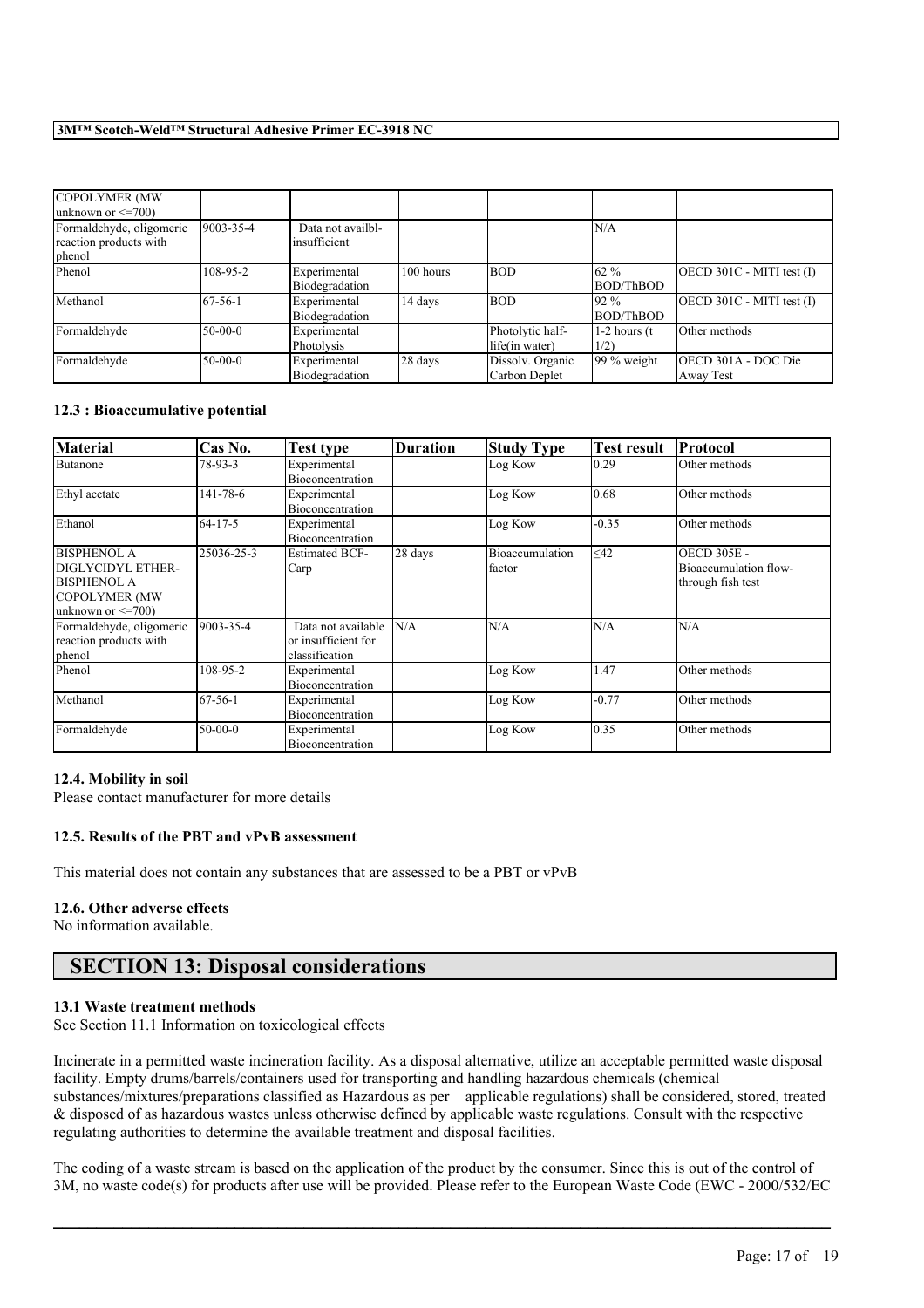and amendments) to assign the correct waste code to your waste stream. Ensure national and/or regional regulations are complied with and always use a licensed waste contractor.

#### **EU waste code (product as sold)**

08 01 11\* Waste paint and varnish containing organic solvents or other dangerous substances

# **SECTION 14: Transportation information**

87-3300-0619-5

**Component 1**

**ADR/RID:** UN1866, RESIN SOLUTION, LIMITED QUANTITY, 3., II , (E), ADR Classification Code: F1. **IMDG-CODE:** UN1866, RESIN SOLUTION, 3, II , IMDG-Code segregation code: NONE, LIMITED QUANTITY, EMS: FE,SE. **ICAO/IATA:** UN1866, RESIN SOLUTION, 3., II .

**Component 2**

**ADR/RID:** UN1845, CARBON DIOXID, SOLID, AS COOLANT, --. **IMDG-CODE:** UN1845, CARBON DIOXIDE, SOLID, (DRY ICE), AS COOLANT(FORBIDDEN FOR SEA EXCEPT FOR SHORT EUROPEAN FERRYCROSSINGS), 9., IMDG-Code segregation code: NONE, longer distance allowed in Reefer Container, EMS: FC,SV.

**ICAO/IATA:** UN1845, CARBON DIOXIDE, SOLID, 9..

# **SECTION 15: Regulatory information**

**15.1. Safety, health and environmental regulations/legislation specific for the substance or mixture**

| Carcinogenicity |                |                         |                             |
|-----------------|----------------|-------------------------|-----------------------------|
| Ingredient      | <b>CAS Nbr</b> | <b>Classification</b>   | Regulation                  |
| Formaldehyde    | $50-00-0$      | Carc. $1B$              | Regulation (EC) No.         |
|                 |                |                         | 1272/2008, Table 3.1        |
| Formaldehyde    | $50-00-0$      | Grp. 1: Carcinogenic to | <b>International Agency</b> |
|                 |                | humans                  | for Research on Cancer      |
| Phenol          | $108 - 95 - 2$ | Gr. 3: Not classifiable | <b>International Agency</b> |
|                 |                |                         | for Research on Cancer      |

#### **Global inventory status**

Contact 3M for more information. The components of this product are in compliance with the chemical notification requirements of TSCA.

#### **15.2. Chemical Safety Assessment**

A chemical safety assessment has not been carried out for this substance/mixture in accordance with Regulation (EC) No 1907/2006, as amended.

 $\mathcal{L}_\mathcal{L} = \mathcal{L}_\mathcal{L} = \mathcal{L}_\mathcal{L} = \mathcal{L}_\mathcal{L} = \mathcal{L}_\mathcal{L} = \mathcal{L}_\mathcal{L} = \mathcal{L}_\mathcal{L} = \mathcal{L}_\mathcal{L} = \mathcal{L}_\mathcal{L} = \mathcal{L}_\mathcal{L} = \mathcal{L}_\mathcal{L} = \mathcal{L}_\mathcal{L} = \mathcal{L}_\mathcal{L} = \mathcal{L}_\mathcal{L} = \mathcal{L}_\mathcal{L} = \mathcal{L}_\mathcal{L} = \mathcal{L}_\mathcal{L}$ 

# **SECTION 16: Other information**

#### **List of relevant H statements**

| EUH066           | Repeated exposure may cause skin dryness or cracking. |
|------------------|-------------------------------------------------------|
| H <sub>225</sub> | Highly flammable liquid and vapour.                   |
| H301             | Toxic if swallowed.                                   |
| H311             | Toxic in contact with skin.                           |
| H314             | Causes severe skin burns and eve damage.              |
| H315             | Causes skin irritation.                               |